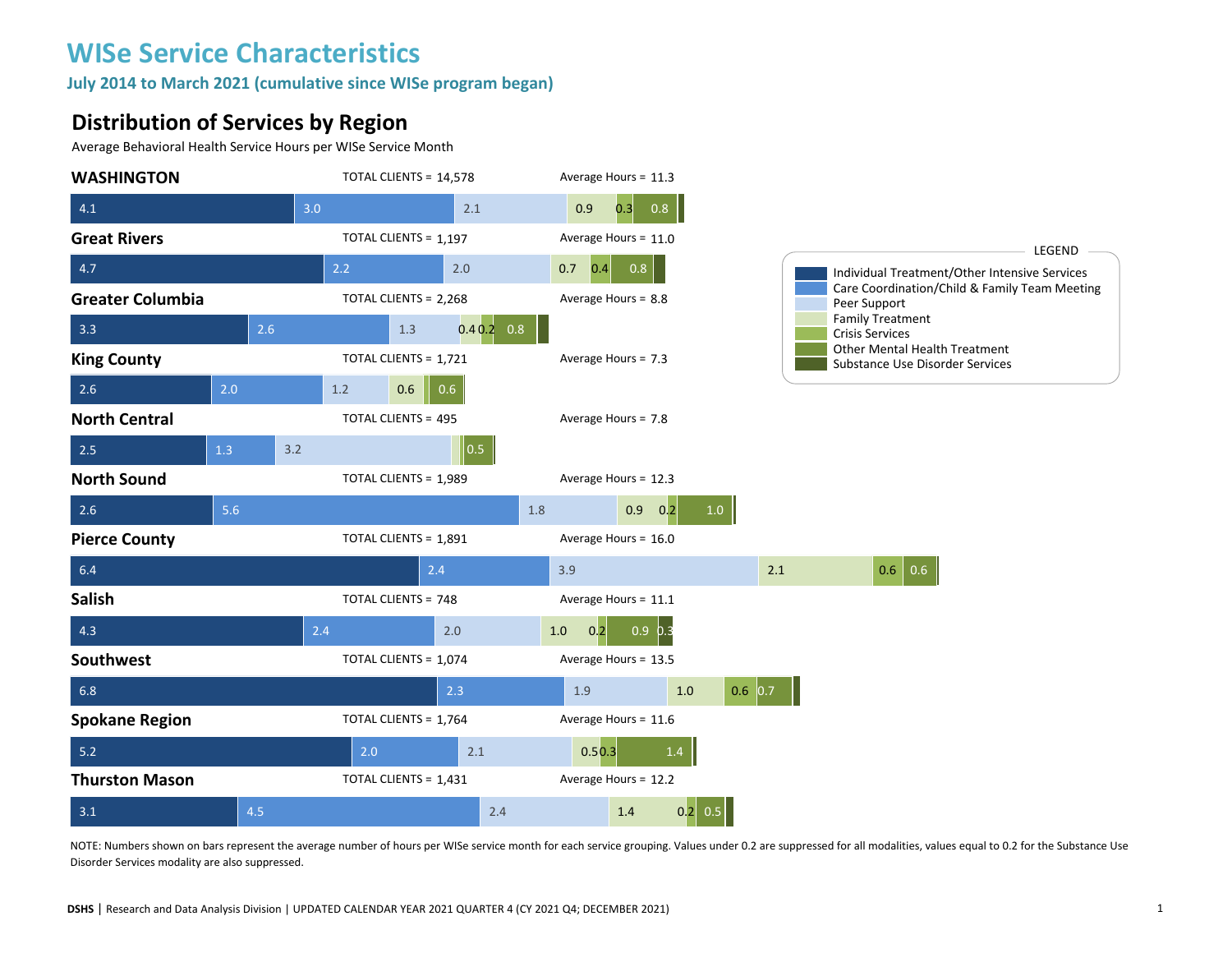**January 2020 to March 2021 (last 4 quarters of data available)**

#### **Distribution of Services by Region**

Average Behavioral Health Service Hours per WISe Service Month



**NOTE:** Numbers shown on bars represent the average number of hours per WISe service month for each service grouping.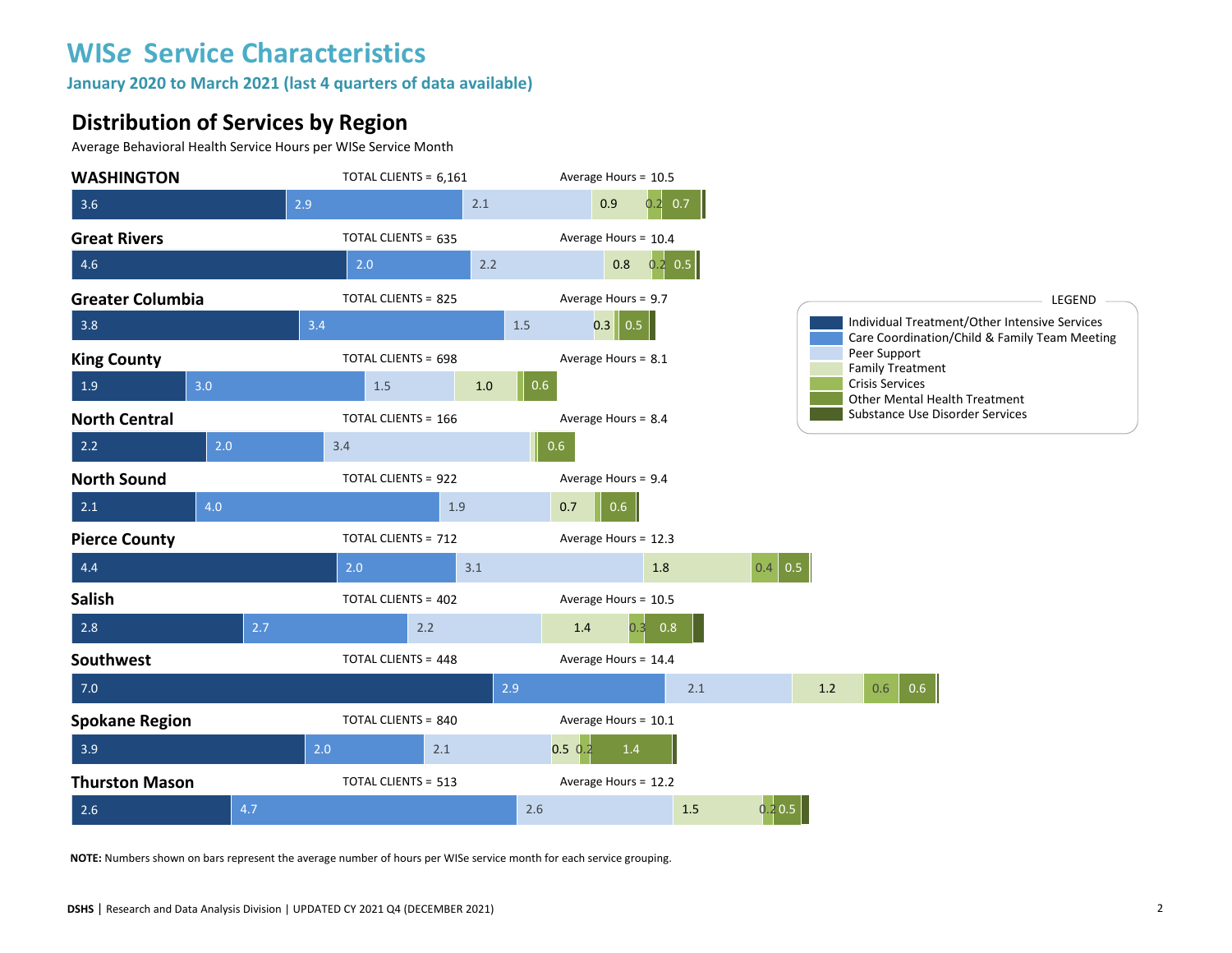**July 2014 to March 2021 (cumulative since WISe program began)** 

|                                                                   | <b>WASHINGTON</b>        |         | <b>BY REGION</b>    |         |                         |         |                    |           |                      |         |                    |           |
|-------------------------------------------------------------------|--------------------------|---------|---------------------|---------|-------------------------|---------|--------------------|-----------|----------------------|---------|--------------------|-----------|
|                                                                   | <b>ALL WISE SERVICES</b> |         | <b>Great Rivers</b> |         | <b>Greater Columbia</b> |         | <b>King County</b> |           | <b>North Central</b> |         | <b>North Sound</b> |           |
|                                                                   | <b>NUMBER</b>            | PERCENT | <b>NUMBER</b>       | PERCENT | <b>NUMBER</b>           | PERCENT | <b>NUMBER</b>      | PERCENT   | <b>NUMBER</b>        | PERCENT | <b>NUMBER</b>      | PERCENT   |
| <b>Program Totals</b>                                             | WISe began 7/2014        |         | WISe began 8/2014   |         | WISe began 7/2014       |         | WISe began 4/2016  |           | WISe began 1/2016    |         | WISe began 7/2014  |           |
| WISe Clients (unduplicated)                                       | 14,578                   |         | 1,197               |         | 2,268                   |         | 1,721              |           | 495                  |         | 1,989              |           |
| <b>Service Months</b>                                             | 141,117                  |         | 11,773              |         | 22,139                  |         | 15,962             |           | 4,424                |         | 20,526             |           |
| <b>Service Encounters</b>                                         | 1,737,690                |         | 156,898             |         | 252,064                 |         | 147,450            |           | 44,940               |         | 267,312            |           |
| Hours per Month                                                   | 11.3                     |         | 11.0                |         | 8.8                     |         | 7.3                |           | 7.8                  |         | 12.3               |           |
| Median Length of Stay (months)                                    | $\overline{7}$           |         | $\overline{7}$      |         | 6                       |         | 6                  |           | 6                    |         | 10                 |           |
| Service Location - Average number of hours per WISe service month |                          |         |                     |         |                         |         |                    |           |                      |         |                    |           |
| Outpatient                                                        | 3.1                      | 27.4%   | 3.7                 | 33.8%   | 3.8                     | 42.3%   | 3.1                | 42.4%     | 3.0                  | 38.1%   | 3.9                | 31.9%     |
| Home                                                              | 3.9                      | 34.6%   | 3.0                 | 27.5%   | 2.2                     | 24.3%   | 0.9                | 12.6%     | 2.5                  | 32.3%   | 3.9                | 31.6%     |
| Other                                                             | 3.4                      | 29.7%   | 3.1                 | 28.3%   | 2.1                     | 23.2%   | 2.5                | 34.5%     | 1.2                  | 14.8%   | 3.8                | 30.8%     |
| School                                                            | 0.7                      | 6.4%    | 0.9                 | 7.8%    | 0.6                     | 7.2%    | 0.6                | 7.9%      | 1.0                  | 12.8%   | 0.6                | 4.5%      |
| <b>Residential Care Setting</b>                                   | 0.2                      | 1.5%    | 0.2                 | 1.4%    | 0.2                     | 2.0%    | 0.2                | 2.5%      | 0.1                  | 1.3%    | 0.1                | 1.0%      |
| <b>Correctional Facility</b>                                      | 0.0                      | 0.4%    | 0.1                 | 1.2%    | 0.1                     | 0.9%    | 0.0                | $< 0.1\%$ | 0.1                  | 0.7%    | 0.0                | 0.2%      |
| Service Modality - Average number of hours per WISe service month |                          |         |                     |         |                         |         |                    |           |                      |         |                    |           |
| Individual Tx/Other Intensive Services                            | 4.1                      | 36.5%   | 4.7                 | 42.5%   | 3.3                     | 37.2%   | 2.6                | 35.7%     | 2.5                  | 32.0%   | 2.6                | 21.4%     |
| <b>Individual Treatment Services</b>                              | 3.7                      | 32.8%   | 4.6                 | 41.5%   | 3.1                     | 35.0%   | 2.6                | 35.6%     | 2.4                  | 30.9%   | 2.6                | 21.4%     |
| <b>Other Intensive Services</b>                                   | 0.4                      | 3.7%    | 0.1                 | 1.0%    | 0.2                     | 2.2%    | 0.0                | 0.1%      | 0.1                  | 1.1%    | 0.0                | < 0.1%    |
| Care Coord./Child & Family Team Mtg.                              | 3.0                      | 26.1%   | 2.2                 | 20.1%   | 2.6                     | 29.5%   | 2.0                | 28.1%     | 1.3                  | 16.3%   | 5.6                | 45.9%     |
| <b>Care Coordination Services</b>                                 | 1.1                      | 10.1%   | 0.4                 | 3.9%    | 1.2                     | 13.5%   | 1.0                | 14.1%     | 0.1                  | 1.3%    | 2.8                | 22.5%     |
| Child And Family Team Meeting                                     | 1.8                      | 16.0%   | 1.8                 | 16.3%   | 1.4                     | 16.0%   | $1.0$              | 14.0%     | 1.2                  | 14.9%   | 2.9                | 23.3%     |
| <b>Peer Support</b>                                               | 2.1                      | 18.3%   | 2.0                 | 17.8%   | 1.3                     | 14.8%   | 1.2                | 16.7%     | 3.2                  | 41.3%   | $1.8\,$            | 14.7%     |
| <b>Family Treatment</b>                                           | 0.9                      | 8.1%    | 0.7                 | 6.7%    | 0.4                     | 4.2%    | 0.6                | 8.7%      | 0.1                  | 1.8%    | 0.9                | 7.5%      |
| <b>Crisis Services</b>                                            | 0.3                      | 2.6%    | 0.4                 | 3.4%    | 0.2                     | 2.5%    | 0.1                | 1.5%      | 0.1                  | 1.1%    | 0.2                | 1.5%      |
| <b>Other Mental Health Services</b>                               | 0.8                      | 7.4%    | 0.8                 | 7.3%    | 0.8                     | 9.3%    | 0.6                | 8.7%      | 0.5                  | 7.0%    | 1.0                | 8.3%      |
| <b>Medication Management</b>                                      | 0.2                      | 1.4%    | 0.2                 | 1.4%    | 0.2                     | 1.9%    | 0.1                | 1.5%      | 0.1                  | 1.5%    | 0.2                | 1.8%      |
| Intake Evaluation                                                 | 0.2                      | 1.6%    | 0.2                 | 2.2%    | 0.1                     | 1.6%    | 0.1                | 1.6%      | 0.1                  | 1.2%    | 0.2                | 1.4%      |
| <b>Rehabilitation Case Management</b>                             | 0.1                      | 0.6%    | 0.1                 | 0.7%    | 0.1                     | 1.0%    | 0.0                | < 0.1%    | 0.1                  | 1.3%    | 0.0                | $< 0.1\%$ |
| <b>Group Treatment Services</b>                                   | 0.2                      | 1.5%    | 0.1                 | 0.5%    | 0.2                     | 2.5%    | 0.2                | 2.1%      | 0.0                  | 0.4%    | 0.2                | 1.3%      |
| Therapeutic Psychoeducation                                       | 0.1                      | 0.7%    | 0.0                 | < 0.1%  | 0.0                     | 0.4%    | 0.0                | 0.3%      | 0.0                  | 0.2%    | 0.3                | 2.3%      |
| <b>Interpreter Services</b>                                       | 0.0                      | 0.1%    | 0.0                 | < 0.1%  | 0.0                     | 0.2%    | 0.0                | 0.3%      | 0.0                  | 0.2%    | 0.0                | 0.4%      |
| <b>Medication Monitoring</b>                                      | 0.0                      | < 0.1%  | 0.0                 | < 0.1%  | 0.0                     | < 0.1%  | 0.0                | < 0.1%    | 0.0                  | < 0.1%  | 0.0                | < 0.1%    |
| Involuntary Treatment Investigation                               | 0.0                      | 0.2%    | 0.0                 | 0.1%    | 0.0                     | < 0.1%  | 0.0                | < 0.1%    | 0.0                  | 0.2%    | 0.0                | 0.1%      |
| Psychological Assessment                                          | 0.0                      | 0.2%    | 0.1                 | 1.0%    | 0.0                     | 0.1%    | 0.0                | 0.2%      | 0.0                  | 0.1%    | 0.0                | 0.1%      |
| <b>Engagement And Outreach</b>                                    | 0.0                      | < 0.1%  | 0.0                 | < 0.1%  | 0.0                     | < 0.1%  | 0.0                | < 0.1%    | 0.0                  | < 0.1%  | 0.0                | < 0.1%    |
| All Other Services                                                | 0.1                      | 1.1%    | 0.1                 | 1.0%    | 0.1                     | 1.4%    | 0.2                | 2.6%      | 0.1                  | 1.8%    | 0.1                | 0.9%      |
| Substance Use Disorder Services                                   | 0.1                      | 1.1%    | 0.2                 | 2.1%    | 0.2                     | 2.5%    | 0.0                | 0.5%      | 0.0                  | 0.5%    | 0.1                | 0.6%      |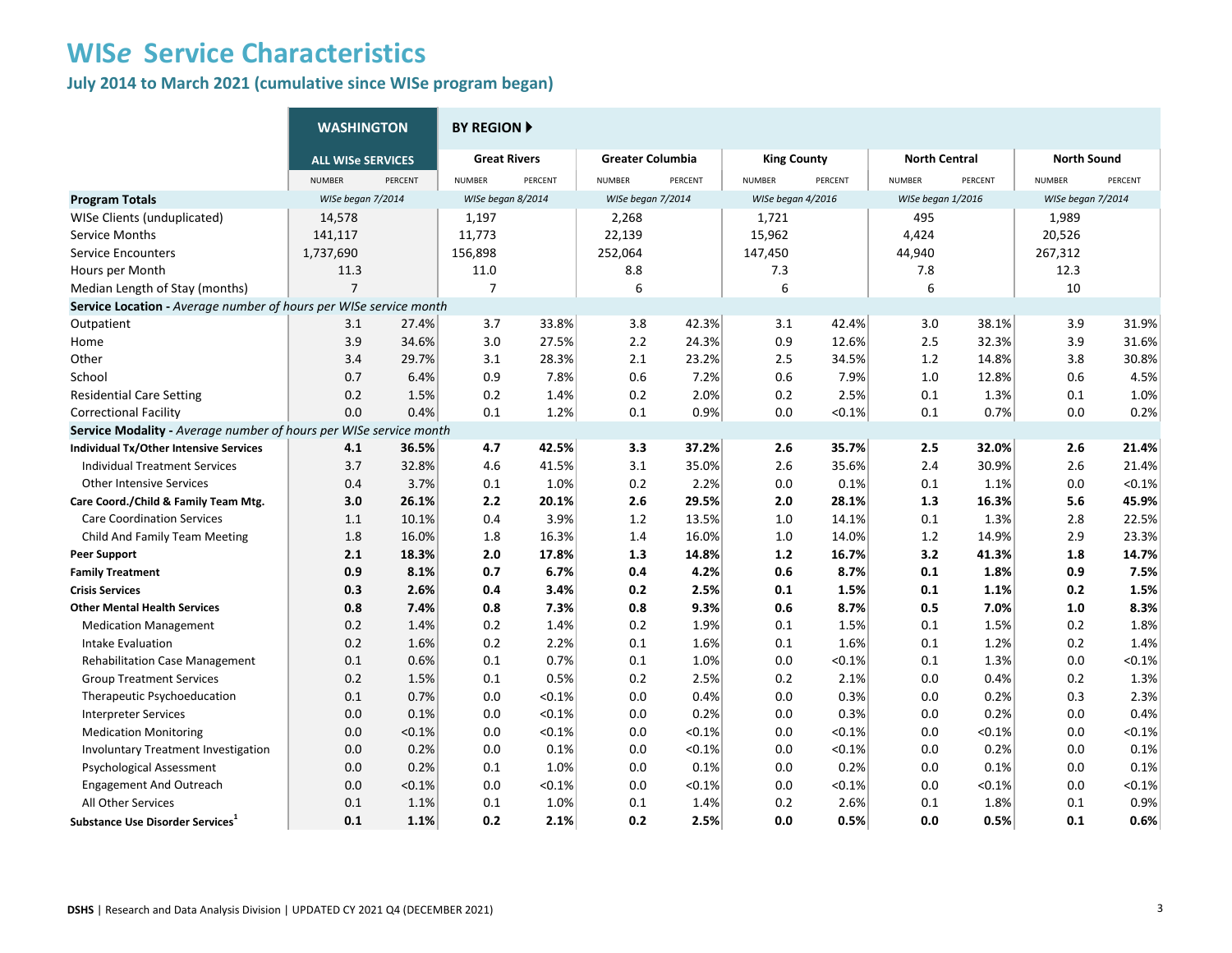#### **July 2014 to March 2021 (cumulative since WISe program began)**

| Continued from previous page                                      | <b>WASHINGTON</b>        |         | <b>BY REGION ▶</b>   |         |                   |         |                   |         |                       |         |                       |         |
|-------------------------------------------------------------------|--------------------------|---------|----------------------|---------|-------------------|---------|-------------------|---------|-----------------------|---------|-----------------------|---------|
|                                                                   | <b>ALL WISE SERVICES</b> |         | <b>Pierce County</b> |         | Salish            |         | Southwest         |         | <b>Spokane Region</b> |         | <b>Thurston Mason</b> |         |
|                                                                   | <b>NUMBER</b>            | PERCENT | <b>NUMBER</b>        | PERCENT | <b>NUMBER</b>     | PERCENT | <b>NUMBER</b>     | PERCENT | <b>NUMBER</b>         | PERCENT | <b>NUMBER</b>         | PERCENT |
| <b>Program Totals</b>                                             | WISe began 7/2014        |         | WISe began 7/2014    |         | WISe began 5/2016 |         | WISe began 8/2014 |         | WISe began 6/2015     |         | WISe began 7/2014     |         |
| WISe Clients (unduplicated)                                       | 14,578                   |         | 1,891                |         | 748               |         | 1,074             |         | 1,764                 |         | 1,431                 |         |
| <b>Service Months</b>                                             | 141,117                  |         | 17,071               |         | 7,208             |         | 11,372            |         | 17,459                |         | 13,183                |         |
| <b>Service Encounters</b>                                         | 1,737,690                |         | 218,679              |         | 88,276            |         | 156,945           |         | 231,418               |         | 173,708               |         |
| Hours per Month                                                   | 11.3                     |         | 16.0                 |         | 11.1              |         | 13.5              |         | 11.6                  |         | 12.2                  |         |
| Median Length of Stay (months)                                    | $\overline{7}$           |         | 6                    |         | $\overline{7}$    |         | 8                 |         | 7                     |         | 6                     |         |
| Service Location - Average number of hours per WISe service month |                          |         |                      |         |                   |         |                   |         |                       |         |                       |         |
| Outpatient                                                        | 3.1                      | 27.4%   | 1.6                  | 9.9%    | 3.8               | 34.2%   | 1.6               | 11.8%   | 4.3                   | 37.2%   | 1.9                   | 15.3%   |
| Home                                                              | 3.9                      | 34.6%   | 8.3                  | 52.0%   | 2.6               | 23.1%   | 6.1               | 45.4%   | 3.6                   | 30.9%   | 5.3                   | 43.1%   |
| Other                                                             | 3.4                      | 29.7%   | 5.3                  | 32.9%   | 3.9               | 35.4%   | 4.8               | 35.6%   | 2.3                   | 19.8%   | 4.2                   | 34.2%   |
| School                                                            | 0.7                      | 6.4%    | 0.7                  | 4.1%    | 0.7               | 6.2%    | 0.9               | 6.5%    | 0.9                   | 8.2%    | 0.8                   | 6.3%    |
| <b>Residential Care Setting</b>                                   | 0.2                      | 1.5%    | 0.2                  | 1.0%    | 0.1               | 0.7%    | 0.1               | 0.7%    | 0.4                   | 3.9%    | 0.1                   | 0.6%    |
| <b>Correctional Facility</b>                                      | 0.0                      | 0.4%    | 0.0                  | 0.1%    | 0.0               | 0.4%    | 0.0               | < 0.1%  | 0.0                   | < 0.1%  | 0.1                   | 0.5%    |
| Service Modality - Average number of hours per WISe service month |                          |         |                      |         |                   |         |                   |         |                       |         |                       |         |
| Individual Tx/Other Intensive Services                            | 4.1                      | 36.5%   | 6.4                  | 40.1%   | 4.3               | 38.7%   | 6.8               | 50.3%   | 5.2                   | 44.9%   | 3.1                   | 25.2%   |
| <b>Individual Treatment Services</b>                              | 3.7                      | 32.8%   | 6.3                  | 39.0%   | 2.6               | 23.6%   | 6.7               | 50.1%   | 3.6                   | 31.1%   | 2.4                   | 19.6%   |
| <b>Other Intensive Services</b>                                   | 0.4                      | 3.7%    | 0.2                  | 1.1%    | 1.7               | 15.1%   | 0.0               | 0.2%    | 1.6                   | 13.8%   | 0.7                   | 5.6%    |
| Care Coord./Child & Family Team Mtg.                              | 3.0                      | 26.1%   | 2.4                  | 15.0%   | 2.4               | 21.8%   | 2.3               | 17.4%   | 2.0                   | 17.1%   | 4.5                   | 36.5%   |
| <b>Care Coordination Services</b>                                 | 1.1                      | 10.1%   | 0.4                  | 2.3%    | 0.7               | 6.6%    | 0.4               | 2.9%    | 0.8                   | 6.9%    | 2.0                   | 16.2%   |
| Child And Family Team Meeting                                     | 1.8                      | 16.0%   | 2.0                  | 12.7%   | 1.7               | 15.2%   | 2.0               | 14.5%   | 1.2                   | 10.1%   | 2.5                   | 20.3%   |
| <b>Peer Support</b>                                               | 2.1                      | 18.3%   | 3.9                  | 24.1%   | 2.0               | 17.6%   | 1.9               | 14.1%   | 2.1                   | 18.1%   | 2.4                   | 19.3%   |
| <b>Family Treatment</b>                                           | 0.9                      | 8.1%    | 2.1                  | 13.1%   | 1.0               | 9.4%    | 1.0               | 7.7%    | 0.5                   | 4.4%    | 1.4                   | 11.6%   |
| <b>Crisis Services</b>                                            | 0.3                      | 2.6%    | 0.6                  | 3.6%    | 0.2               | 1.6%    | 0.6               | 4.5%    | 0.3                   | 2.7%    | 0.2                   | 1.5%    |
| <b>Other Mental Health Services</b>                               | 0.8                      | 7.4%    | 0.6                  | 3.8%    | 0.9               | 8.5%    | 0.7               | 5.0%    | 1.4                   | 12.1%   | 0.5                   | 4.5%    |
| <b>Medication Management</b>                                      | 0.2                      | 1.4%    | 0.1                  | 0.9%    | 0.1               | 1.2%    | 0.2               | 1.7%    | 0.1                   | 1.2%    | 0.1                   | 0.6%    |
| Intake Evaluation                                                 | 0.2                      | 1.6%    | 0.3                  | 1.7%    | 0.1               | 0.8%    | 0.3               | 2.0%    | 0.2                   | 1.7%    | 0.2                   | 1.4%    |
| <b>Rehabilitation Case Management</b>                             | 0.1                      | 0.6%    | 0.0                  | 0.2%    | 0.2               | 1.9%    | 0.0               | 0.2%    | 0.0                   | 0.4%    | 0.2                   | 1.3%    |
| <b>Group Treatment Services</b>                                   | 0.2                      | 1.5%    | 0.0                  | < 0.1%  | 0.1               | 0.5%    | 0.0               | < 0.1%  | 0.7                   | 5.8%    | 0.0                   | 0.1%    |
| Therapeutic Psychoeducation                                       | 0.1                      | 0.7%    | 0.0                  | < 0.1%  | 0.3               | 3.0%    | 0.0               | 0.2%    | 0.0                   | 0.4%    | 0.0                   | < 0.1%  |
| <b>Interpreter Services</b>                                       | 0.0                      | 0.1%    | 0.0                  | < 0.1%  | 0.0               | 0.0%    | 0.0               | < 0.1%  | 0.0                   | < 0.1%  | 0.0                   | < 0.1%  |
| <b>Medication Monitoring</b>                                      | 0.0                      | < 0.1%  | 0.0                  | < 0.1%  | 0.0               | 0.0%    | 0.0               | < 0.1%  | 0.0                   | < 0.1%  | 0.0                   | < 0.1%  |
| <b>Involuntary Treatment Investigation</b>                        | 0.0                      | 0.2%    | 0.0                  | 0.1%    | 0.0               | 0.4%    | 0.0               | < 0.1%  | 0.0                   | 0.3%    | 0.0                   | 0.1%    |
| <b>Psychological Assessment</b>                                   | 0.0                      | 0.2%    | 0.0                  | < 0.1%  | 0.0               | < 0.1%  | 0.0               | < 0.1%  | 0.1                   | 0.6%    | 0.0                   | < 0.1%  |
| <b>Engagement And Outreach</b>                                    | 0.0                      | < 0.1%  | 0.0                  | < 0.1%  | 0.0               | < 0.1%  | 0.0               | < 0.1%  | 0.0                   | < 0.1%  | 0.0                   | < 0.1%  |
| <b>All Other Services</b>                                         | 0.1                      | 1.1%    | 0.1                  | 0.6%    | 0.1               | 0.6%    | 0.1               | 0.6%    | 0.2                   | 1.6%    | 0.1                   | 0.6%    |
| Substance Use Disorder Services <sup>1</sup>                      | 0.1                      | 1.1%    | 0.1                  | 0.4%    | 0.3               | 2.4%    | 0.2               | 1.1%    | 0.1                   | 0.7%    | 0.2                   | 1.3%    |

DATA SOURCE: Administrative data (ProviderOne).

NOTES: WISe services include WISe service encounters recorded in P1 data system, including all behavioral health outpatient services received in a month with at least one "U8" mental health service. Region information is d Behavioral Health Organization (BHO) and IMC boundaries. Youth served in more than one region during the report date range have been allocated to the region in which they received the greatest number of WISe "U8" service e range. Service months and service encounters for youth served in more than one region during a month have been allocated to the region in which they received the greatest number of WISe "U8" service encounters during the m applied. Median lifetable length of stay shown for episodes of WISe services starting in time period specified. 'Because SUD data is not available prior to April 2016, SUD services are underreported.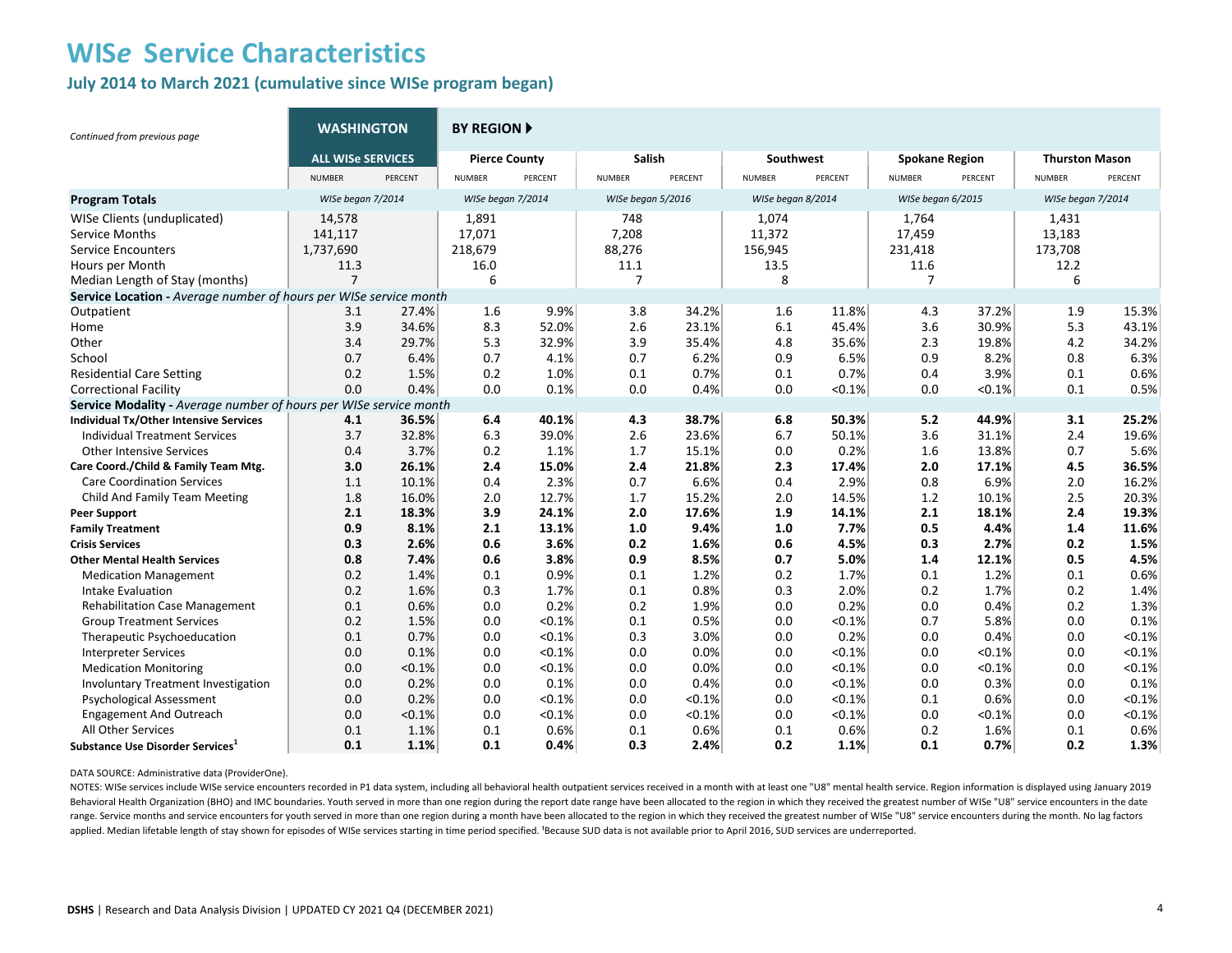**July 2014 to June 2015 (SFY 2015)** 

|                                                                   | <b>WASHINGTON</b>        |         | <b>BY REGION A</b>  |         |                         |         |                    |         |                      |         |                    |           |
|-------------------------------------------------------------------|--------------------------|---------|---------------------|---------|-------------------------|---------|--------------------|---------|----------------------|---------|--------------------|-----------|
|                                                                   | <b>ALL WISe SERVICES</b> |         | <b>Great Rivers</b> |         | <b>Greater Columbia</b> |         | <b>King County</b> |         | <b>North Central</b> |         | <b>North Sound</b> |           |
|                                                                   | <b>NUMBER</b>            | PERCENT | <b>NUMBER</b>       | PERCENT | <b>NUMBER</b>           | PERCENT | <b>NUMBER</b>      | PERCENT | <b>NUMBER</b>        | PERCENT | <b>NUMBER</b>      | PERCENT   |
| <b>Program Totals</b>                                             |                          |         |                     |         |                         |         |                    |         |                      |         |                    |           |
| WISe Clients (unduplicated)                                       | 940                      |         | 24                  |         | 192                     |         | 0                  |         | 0                    |         | 166                |           |
| Service Months                                                    | 5,057                    |         | 77                  |         | 951                     |         | $\mathbf 0$        |         | $\mathbf 0$          |         | 1,012              |           |
| <b>Service Encounters</b>                                         | 73,250                   |         | 1,248               |         | 11,033                  |         | $\Omega$           |         | $\Omega$             |         | 15,834             |           |
| Hours per Month                                                   | 14.2                     |         | 14.8                |         | 8.3                     |         | N/A                |         | N/A                  |         | 16.0               |           |
| Median Length of Stay (months)                                    | $\overline{7}$           |         | 8                   |         | 8                       |         | N/A                |         | N/A                  |         | 8                  |           |
| Service Location - Average number of hours per WISe service month |                          |         |                     |         | data not available      |         |                    |         |                      |         |                    |           |
| Outpatient                                                        | 3.2                      | 20.7%   | 3.1                 | 20.6%   |                         |         |                    |         |                      |         | 4.7                | 29.1%     |
| Home                                                              | 6.6                      | 42.4%   | 6.5                 | 43.7%   |                         |         |                    |         |                      |         | 5.1                | 32.2%     |
| Other                                                             | 4.7                      | 30.0%   | 3.5                 | 23.9%   |                         |         |                    |         |                      |         | 5.5                | 34.3%     |
| School                                                            | 0.8                      | 5.2%    | 1.0                 | 7.0%    |                         |         |                    |         |                      |         | 0.5                | 2.9%      |
| <b>Residential Care Setting</b>                                   | 0.2                      | 1.4%    | 0.2                 | 1.1%    |                         |         |                    |         |                      |         | 0.2                | 1.2%      |
| <b>Correctional Facility</b>                                      | 0.1                      | 0.4%    | 0.5                 | 3.7%    |                         |         |                    |         |                      |         | 0.1                | 0.3%      |
| Service Modality - Average number of hours per WISe service month |                          |         |                     |         |                         |         |                    |         |                      |         |                    |           |
| <b>Individual Tx/Other Intensive Services</b>                     | 5.3                      | 37.6%   | 7.6                 | 51.3%   | 3.4                     | 41.0%   |                    |         |                      |         | 4.2                | 26.0%     |
| <b>Individual Treatment Services</b>                              | 5.0                      | 35.4%   | 7.6                 | 51.3%   | 3.3                     | 40.3%   |                    |         |                      |         | 4.2                | 26.0%     |
| <b>Other Intensive Services</b>                                   | 0.3                      | 2.3%    | 0.0                 | 0.0%    | 0.1                     | 0.7%    |                    |         |                      |         | 0.0                | 0.0%      |
| Care Coord./Child & Family Team Mtg.                              | 3.5                      | 24.7%   | 1.4                 | 9.3%    | 2.4                     | 28.9%   |                    |         |                      |         | 6.9                | 43.0%     |
| <b>Care Coordination Services</b>                                 | 1.4                      | 10.2%   | 0.5                 | 3.2%    | 0.9                     | 11.0%   |                    |         |                      |         | 3.8                | 23.8%     |
| Child And Family Team Meeting                                     | 2.1                      | 14.6%   | 0.9                 | 6.1%    | 1.5                     | 17.9%   |                    |         |                      |         | 3.1                | 19.2%     |
| <b>Peer Support</b>                                               | 2.3                      | 16.3%   | 1.3                 | 8.9%    | 0.6                     | 7.0%    |                    |         |                      |         | 1.6                | 10.1%     |
| <b>Family Treatment</b>                                           | 1.4                      | 10.2%   | 1.4                 | 9.7%    | 0.5                     | 6.5%    |                    |         |                      |         | 1.2                | 7.7%      |
| <b>Crisis Services</b>                                            | 0.5                      | 3.3%    | 1.6                 | 10.9%   | 0.4                     | 4.5%    |                    |         |                      |         | 0.3                | 1.7%      |
| <b>Other Mental Health Services</b>                               | 1.1                      | 7.9%    | 1.5                 | 9.9%    | 1.0                     | 12.1%   |                    |         |                      |         | 1.8                | 11.5%     |
| <b>Medication Management</b>                                      | 0.2                      | 1.5%    | 0.3                 | 2.0%    | 0.2                     | 2.5%    |                    |         |                      |         | 0.3                | 1.6%      |
| Intake Evaluation                                                 | 0.3                      | 1.8%    | 0.4                 | 2.8%    | 0.1                     | 1.5%    |                    |         |                      |         | 0.1                | 0.7%      |
| <b>Rehabilitation Case Management</b>                             | 0.2                      | 1.1%    | 0.2                 | 1.5%    | 0.2                     | 2.1%    |                    |         |                      |         | 0.0                | $< 0.1\%$ |
| <b>Group Treatment Services</b>                                   | 0.3                      | 1.9%    | 0.0                 | 0.0%    | 0.1                     | 0.7%    |                    |         |                      |         | 1.3                | 7.8%      |
| Therapeutic Psychoeducation                                       | 0.0                      | 0.1%    | 0.0                 | < 0.1%  | 0.0                     | 0.0%    |                    |         |                      |         | 0.0                | 0.0%      |
| <b>Interpreter Services</b>                                       | 0.0                      | 0.3%    | 0.0                 | 0.0%    | 0.1                     | 0.8%    |                    |         |                      |         | 0.1                | 0.3%      |
| <b>Medication Monitoring</b>                                      | 0.0                      | < 0.1%  | 0.0                 | 0.0%    | 0.0                     | < 0.1%  |                    |         |                      |         | 0.0                | 0.0%      |
| Involuntary Treatment Investigation                               | 0.0                      | 0.1%    | 0.0                 | < 0.1%  | 0.0                     | 0.4%    |                    |         |                      |         | 0.0                | 0.2%      |
| Psychological Assessment                                          | 0.0                      | 0.1%    | 0.4                 | 3.0%    | 0.0                     | 0.3%    |                    |         |                      |         | 0.0                | 0.0%      |
| <b>Engagement And Outreach</b>                                    | 0.0                      | < 0.1%  | 0.0                 | 0.2%    | 0.0                     | < 0.1%  |                    |         |                      |         | 0.0                | $< 0.1\%$ |
| All Other Services                                                | 0.1                      | 0.9%    | 0.1                 | 0.4%    | 0.3                     | 3.7%    |                    |         |                      |         | 0.1                | 0.9%      |
| <b>Substance Use Disorder Services</b>                            | Not avail.               |         | Not avail.          |         | Not avail.              |         |                    |         |                      |         | Not avail.         |           |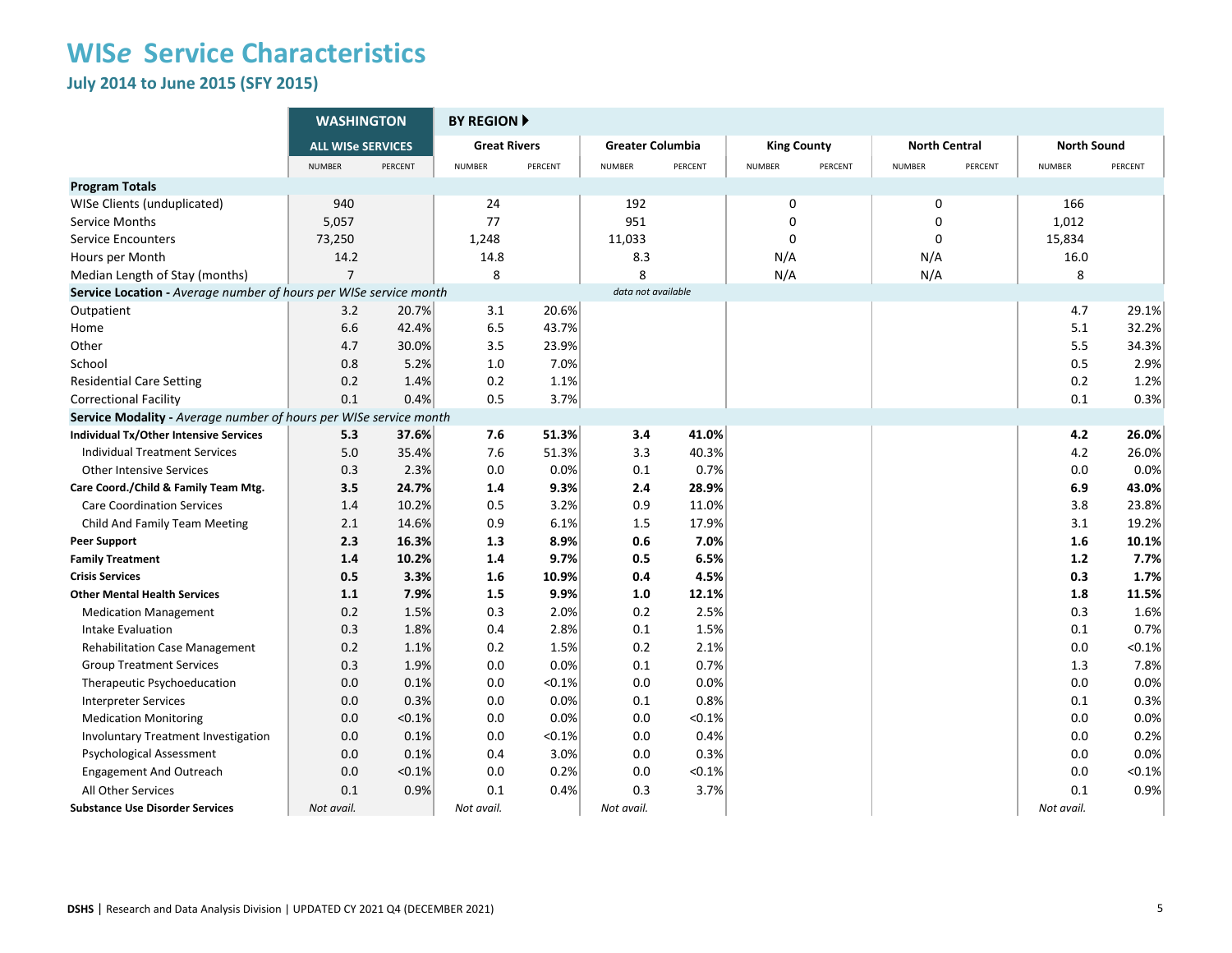**July 2014 to June 2015 (SFY 2015)** 

| Continued from previous page                                      | <b>WASHINGTON</b>                         |         | <b>BY REGION ▶</b>                    |         |                                    |                            |           |                                 |                         |                                        |         |
|-------------------------------------------------------------------|-------------------------------------------|---------|---------------------------------------|---------|------------------------------------|----------------------------|-----------|---------------------------------|-------------------------|----------------------------------------|---------|
|                                                                   | <b>ALL WISe SERVICES</b><br><b>NUMBER</b> | PERCENT | <b>Pierce County</b><br><b>NUMBER</b> | PERCENT | Salish<br><b>NUMBER</b><br>PERCENT | Southwest<br><b>NUMBER</b> | PERCENT   | <b>Spokane Region</b><br>NUMBER | PERCENT                 | <b>Thurston Mason</b><br><b>NUMBER</b> | PERCENT |
| <b>Program Totals</b>                                             |                                           |         |                                       |         |                                    |                            |           | fewer than 11 clients           |                         |                                        |         |
| WISe Clients (unduplicated)                                       | 940                                       |         | 196                                   |         | 0                                  | 130                        |           | $\sim$ <sup>1</sup>             |                         | 227                                    |         |
| Service Months                                                    | 5,057                                     |         | 1,054                                 |         | $\Omega$                           | 618                        |           | $\sim$ <sup>1</sup>             |                         | 1,339                                  |         |
| <b>Service Encounters</b>                                         | 73,250                                    |         | 16,681                                |         | 0                                  | 10,327                     |           | $\sim$ <sup>1</sup>             |                         | 18,064                                 |         |
| Hours per Month                                                   | 14.2                                      |         | 19.3                                  |         | N/A                                | 19.4                       |           | $\sim$ <sup>1</sup>             |                         | 10.6                                   |         |
| Median Length of Stay (months)                                    | $\overline{7}$                            |         | $\overline{7}$                        |         | N/A                                | 6                          |           | $\sim$ <sup>1</sup>             |                         | $\overline{7}$                         |         |
| Service Location - Average number of hours per WISe service month |                                           |         |                                       |         |                                    |                            |           |                                 |                         |                                        |         |
| Outpatient                                                        | 3.2                                       | 20.7%   | 2.7                                   | 13.8%   |                                    | 3.5                        | 18.2%     | $-1$                            | ----                    | 2.5                                    | 23.2%   |
| Home                                                              | 6.6                                       | 42.4%   | 10.4                                  | 53.8%   |                                    | 6.5                        | 33.4%     | $-1$                            | $---1$                  | 4.8                                    | 45.2%   |
| Other                                                             | 4.7                                       | 30.0%   | 4.6                                   | 23.8%   |                                    | 8.1                        | 41.5%     | $\sim$ <sup>1</sup>             | $-1$                    | 2.6                                    | 24.6%   |
| School                                                            | 0.8                                       | 5.2%    | 1.1                                   | 5.9%    |                                    | 1.3                        | 6.5%      | $-1$                            | $---1$                  | 0.6                                    | 5.3%    |
| <b>Residential Care Setting</b>                                   | 0.2                                       | 1.4%    | 0.5                                   | 2.6%    |                                    | 0.1                        | 0.4%      | $\sim$ <sup>1</sup>             | $-1$                    | 0.1                                    | 0.8%    |
| <b>Correctional Facility</b>                                      | 0.1                                       | 0.4%    | 0.0                                   | < 0.1%  |                                    | 0.0                        | $< 0.1\%$ | $\sim$ <sup>1</sup>             | $\sim$ <sup>1</sup>     | 0.1                                    | 0.9%    |
| Service Modality - Average number of hours per WISe service month |                                           |         |                                       |         |                                    |                            |           |                                 |                         |                                        |         |
| Individual Tx/Other Intensive Services                            | 5.3                                       | 37.6%   | 8.0                                   | 41.2%   |                                    | 10.6                       | 54.5%     | $-1$                            | $-1$                    | 3.0                                    | 28.5%   |
| <b>Individual Treatment Services</b>                              | 5.0                                       | 35.4%   | 7.6                                   | 39.3%   |                                    | 10.6                       | 54.4%     | $\ldots \xrightarrow{1}$        | $---1$                  | 2.1                                    | 20.1%   |
| <b>Other Intensive Services</b>                                   | 0.3                                       | 2.3%    | 0.4                                   | 1.8%    |                                    | 0.0                        | $< 0.1\%$ | $\sim$ <sup>1</sup>             | $\overline{1}$<br>---'  | 0.9                                    | 8.4%    |
| Care Coord./Child & Family Team Mtg.                              | 3.5                                       | 24.7%   | 2.3                                   | 12.0%   |                                    | 2.6                        | 13.1%     | $-1$                            | $-1$                    | 3.3                                    | 31.1%   |
| <b>Care Coordination Services</b>                                 | 1.4                                       | 10.2%   | 0.1                                   | 0.4%    |                                    | 0.6                        | 3.1%      | $\sim$ <sup>1</sup>             | ---                     | 1.6                                    | 14.8%   |
| Child And Family Team Meeting                                     | 2.1                                       | 14.6%   | 2.2                                   | 11.6%   |                                    | 2.0                        | 10.1%     | $\overline{1}$<br>---           | -----                   | 1.7                                    | 16.3%   |
| <b>Peer Support</b>                                               | 2.3                                       | 16.3%   | 4.7                                   | 24.3%   |                                    | 2.5                        | 12.6%     | $-1$                            | ---                     | 2.2                                    | 20.8%   |
| <b>Family Treatment</b>                                           | 1.4                                       | 10.2%   | 3.0                                   | 15.3%   |                                    | 1.4                        | 7.0%      | $\sim$ <sup>1</sup>             | ---'                    | 1.1                                    | 10.5%   |
| <b>Crisis Services</b>                                            | 0.5                                       | 3.3%    | 0.6                                   | 3.3%    |                                    | 1.0                        | 5.0%      | $\sim$ <sup>1</sup>             | $\cdots$ <sup>1</sup>   | 0.2                                    | 2.2%    |
| <b>Other Mental Health Services</b>                               | 1.1                                       | 7.9%    | 0.8                                   | 3.9%    |                                    | 1.5                        | 7.8%      | $\sim$ <sup>1</sup>             | $-1$                    | 0.7                                    | 6.8%    |
| <b>Medication Management</b>                                      | 0.2                                       | 1.5%    | 0.2                                   | 1.2%    |                                    | 0.5                        | 2.4%      | $-1$                            | $---1$                  | 0.1                                    | 0.6%    |
| Intake Evaluation                                                 | 0.3                                       | 1.8%    | 0.4                                   | 1.8%    |                                    | 0.7                        | 3.6%      | $\sim$ <sup>1</sup>             | ---'                    | 0.2                                    | 1.7%    |
| <b>Rehabilitation Case Management</b>                             | 0.2                                       | 1.1%    | 0.1                                   | 0.4%    |                                    | 0.1                        | 0.5%      | $-1$                            | $-1$                    | 0.3                                    | 3.1%    |
| <b>Group Treatment Services</b>                                   | 0.3                                       | 1.9%    | 0.0                                   | < 0.1%  |                                    | 0.0                        | 0.1%      | $\mathbb{H}^{1}$                | $\sim$ <sup>1</sup>     | 0.0                                    | 0.1%    |
| Therapeutic Psychoeducation                                       | 0.0                                       | 0.1%    | 0.0                                   | 0.0%    |                                    | 0.1                        | 0.7%      | $\overline{1}$<br>----          | $\overline{1}$<br>----- | 0.0                                    | < 0.1%  |
| <b>Interpreter Services</b>                                       | 0.0                                       | 0.3%    | 0.0                                   | 0.0%    |                                    | 0.0                        | < 0.1%    | $\mathbf{L}^1$                  | $-1$                    | 0.1                                    | 0.5%    |
| <b>Medication Monitoring</b>                                      | 0.0                                       | < 0.1%  | 0.0                                   | < 0.1%  |                                    | 0.0                        | 0.0%      | $-1$                            | -----                   | 0.0                                    | < 0.1%  |
| <b>Involuntary Treatment Investigation</b>                        | 0.0                                       | 0.1%    | 0.0                                   | < 0.1%  |                                    | 0.0                        | 0.0%      | $\mathbb{H}^{11}$               | $\cdots$ <sup>1</sup>   | 0.0                                    | < 0.1%  |
| <b>Psychological Assessment</b>                                   | 0.0                                       | 0.1%    | 0.0                                   | < 0.1%  |                                    | 0.0                        | < 0.1%    | $\sim$ <sup>1</sup>             | $-1$                    | 0.0                                    | < 0.1%  |
| <b>Engagement And Outreach</b>                                    | 0.0                                       | < 0.1%  | 0.0                                   | < 0.1%  |                                    | 0.0                        | < 0.1%    | $-1$                            | $-1$                    | 0.0                                    | < 0.1%  |
| All Other Services                                                | 0.1                                       | 0.9%    | 0.1                                   | 0.3%    |                                    | 0.1                        | 0.4%      | $\overline{1}$<br>---           | $-1$                    | 0.1                                    | 0.5%    |
| <b>Substance Use Disorder Services</b>                            | Not avail.                                |         | Not avail.                            |         |                                    | Not avail.                 |           | $\sim$ <sup>1</sup>             | $-1$                    | Not avail.                             |         |

DATA SOURCE: Administrative data (ProviderOne).

NOTES: WISe services include WISe service encounters recorded in P1 data system, including all behavioral health outpatient services received in a month with at least one "U8" mental health service. Region information is d Behavioral Health Organization (BHO) and IMC boundaries. Youth served in more than one region during the report date range have been allocated to the region in which they received the greatest number of WISe "U8" service e range. Service months and service encounters for youth served in more than one region during a month have been allocated to the region in which they received the greatest number of WISe "U8" service encounters during the m applied. SUD service data not available prior to April 2016. Median lifetable length of stay shown for episodes of WISe services starting in time period specified. <sup>1</sup>In order to protect the privacy of individuals, cells i fewer persons are not displayed.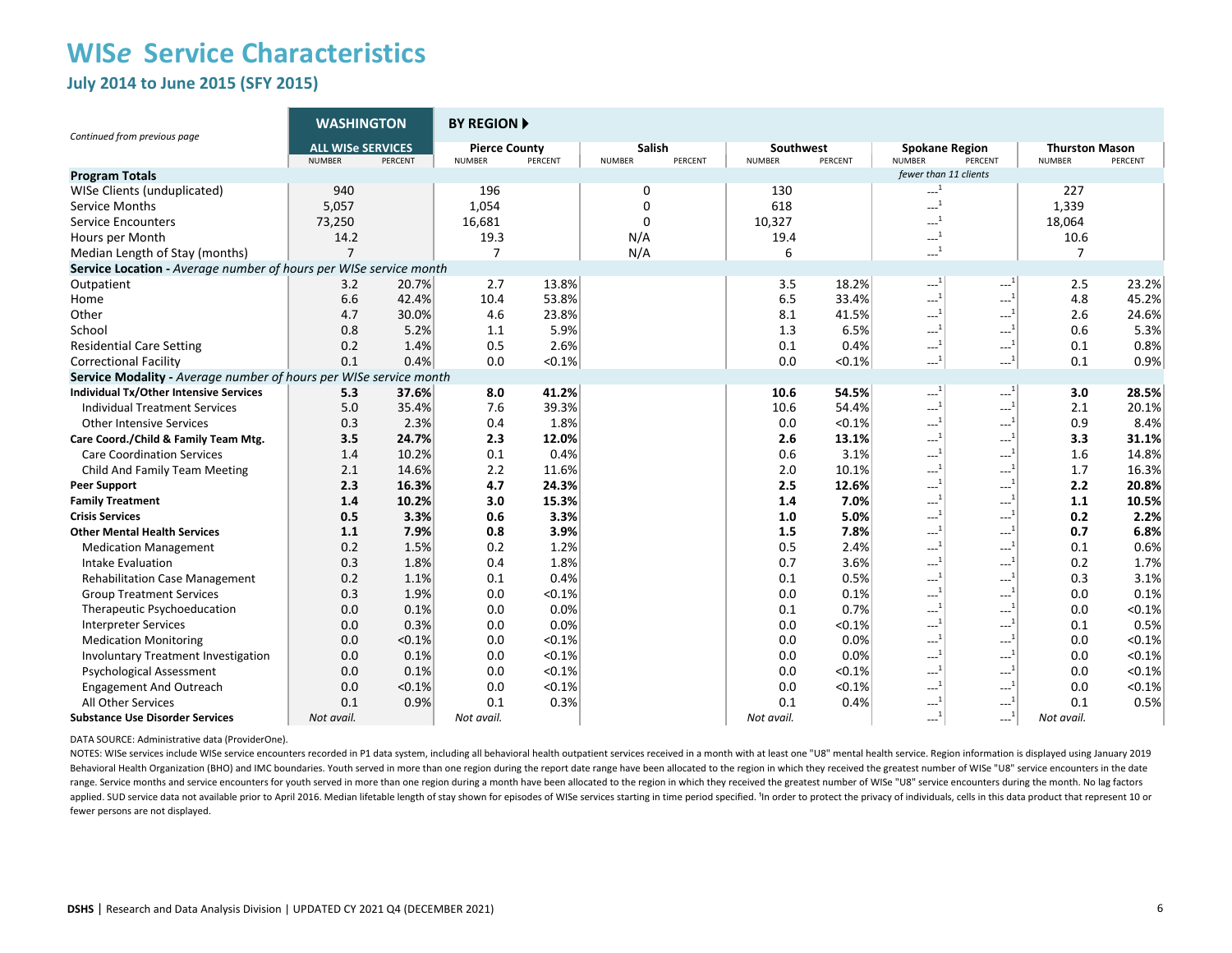**July 2015 to June 2016 (SFY 2016)** 

|                                                                   | <b>WASHINGTON</b>        |         | <b>BY REGION ▶</b>  |           |                         |         |                    |         |                      |         |                    |           |
|-------------------------------------------------------------------|--------------------------|---------|---------------------|-----------|-------------------------|---------|--------------------|---------|----------------------|---------|--------------------|-----------|
|                                                                   | <b>ALL WISe SERVICES</b> |         | <b>Great Rivers</b> |           | <b>Greater Columbia</b> |         | <b>King County</b> |         | <b>North Central</b> |         | <b>North Sound</b> |           |
|                                                                   | <b>NUMBER</b>            | PERCENT | <b>NUMBER</b>       | PERCENT   | <b>NUMBER</b>           | PERCENT | <b>NUMBER</b>      | PERCENT | <b>NUMBER</b>        | PERCENT | <b>NUMBER</b>      | PERCENT   |
| <b>Program Totals</b>                                             |                          |         |                     |           |                         |         |                    |         |                      |         |                    |           |
| WISe Clients (unduplicated)                                       | 1,886                    |         | 104                 |           | 418                     |         | 215                |         | 20                   |         | 278                |           |
| Service Months                                                    | 8,969                    |         | 379                 |           | 2,078                   |         | 709                |         | 66                   |         | 1,567              |           |
| <b>Service Encounters</b>                                         | 125,154                  |         | 5,458               |           | 21,346                  |         | 9,576              |         | 948                  |         | 23,820             |           |
| Hours per Month                                                   | 13.7                     |         | 11.4                |           | 7.4                     |         | 10.2               |         | 14.1                 |         | 14.5               |           |
| Median Length of Stay (months)                                    | 6                        |         | 5                   |           | 5                       |         | 8                  |         | 9                    |         | 8                  |           |
| Service Location - Average number of hours per WISe service month |                          |         |                     |           | data not available      |         |                    |         |                      |         |                    |           |
| Outpatient                                                        | 3.9                      | 24.7%   | 6.5                 | 57.1%     |                         |         | 5.7                | 55.6%   | 9.2                  | 64.9%   | 4.4                | 30.1%     |
| Home                                                              | 6.4                      | 41.1%   | 2.9                 | 25.2%     |                         |         | 0.9                | 8.4%    | 2.5                  | 17.8%   | 4.4                | 30.4%     |
| Other                                                             | 4.2                      | 26.6%   | 1.4                 | 11.8%     |                         |         | 2.1                | 20.1%   | 1.7                  | 12.3%   | 5.1                | 35.0%     |
| School                                                            | 1.0                      | 6.3%    | 0.5                 | 4.8%      |                         |         | 1.3                | 12.9%   | 0.3                  | 2.2%    | 0.5                | 3.6%      |
| <b>Residential Care Setting</b>                                   | 0.2                      | 1.2%    | 0.1                 | 0.5%      |                         |         | 0.3                | 3.0%    | 0.1                  | 0.4%    | 0.1                | 0.9%      |
| <b>Correctional Facility</b>                                      | 0.0                      | 0.2%    | 0.1                 | 0.5%      |                         |         | 0.0                | 0.0%    | 0.3                  | 2.3%    | 0.0                | < 0.1%    |
| Service Modality - Average number of hours per WISe service month |                          |         |                     |           |                         |         |                    |         |                      |         |                    |           |
| <b>Individual Tx/Other Intensive Services</b>                     | 5.2                      | 38.1%   | 4.4                 | 38.1%     | 3.5                     | 46.6%   | 6.6                | 64.1%   | 4.8                  | 34.0%   | 2.6                | 17.7%     |
| <b>Individual Treatment Services</b>                              | 4.7                      | 34.4%   | 4.4                 | 38.0%     | 3.2                     | 43.4%   | 6.6                | 64.1%   | 4.8                  | 34.0%   | 2.6                | 17.7%     |
| <b>Other Intensive Services</b>                                   | 0.5                      | 3.7%    | 0.0                 | < 0.1%    | 0.2                     | 3.2%    | 0.0                | 0.0%    | 0.0                  | 0.0%    | 0.0                | 0.0%      |
| Care Coord./Child & Family Team Mtg.                              | 3.5                      | 25.5%   | 2.1                 | 18.7%     | 1.6                     | 21.4%   | 0.9                | 9.1%    | 2.8                  | 19.7%   | 7.5                | 51.7%     |
| <b>Care Coordination Services</b>                                 | 1.4                      | 10.3%   | 0.6                 | 5.2%      | 0.3                     | 4.1%    | 0.9                | 9.1%    | 0.3                  | 1.9%    | 4.7                | 32.2%     |
| Child And Family Team Meeting                                     | 2.1                      | 15.3%   | 1.5                 | 13.5%     | 1.3                     | 17.3%   | 0.0                | < 0.1%  | 2.5                  | 17.8%   | 2.8                | 19.5%     |
| <b>Peer Support</b>                                               | 2.3                      | 16.5%   | 1.6                 | 13.8%     | 0.8                     | 10.7%   | 1.1                | 11.0%   | 5.3                  | 37.3%   | 1.3                | 8.8%      |
| <b>Family Treatment</b>                                           | 1.2                      | 8.9%    | 1.1                 | 9.5%      | 0.4                     | 4.8%    | 0.6                | 6.3%    | 0.4                  | 2.8%    | 1.1                | 7.8%      |
| <b>Crisis Services</b>                                            | 0.5                      | 3.4%    | 0.3                 | 2.8%      | 0.4                     | 5.9%    | 0.2                | 1.7%    | 0.1                  | 0.4%    | 0.4                | 2.4%      |
| <b>Other Mental Health Services</b>                               | 1.0                      | 7.2%    | 1.9                 | 16.7%     | 0.8                     | 10.3%   | 0.8                | 7.6%    | 0.8                  | 5.8%    | 1.7                | 11.4%     |
| <b>Medication Management</b>                                      | 0.2                      | 1.3%    | 0.3                 | 2.2%      | 0.2                     | 2.4%    | 0.2                | 1.7%    | 0.2                  | 1.5%    | 0.2                | 1.5%      |
| Intake Evaluation                                                 | 0.2                      | 1.6%    | 0.3                 | 2.2%      | 0.2                     | 2.3%    | 0.1                | 1.4%    | 0.1                  | 0.8%    | 0.1                | 0.9%      |
| <b>Rehabilitation Case Management</b>                             | 0.1                      | 0.8%    | 0.2                 | 1.4%      | 0.2                     | 2.2%    | 0.0                | 0.0%    | 0.1                  | 0.8%    | 0.0                | < 0.1%    |
| <b>Group Treatment Services</b>                                   | 0.2                      | 1.4%    | 0.1                 | 0.6%      | 0.0                     | 0.3%    | 0.2                | 2.2%    | 0.1                  | 0.6%    | 0.9                | 6.1%      |
| Therapeutic Psychoeducation                                       | 0.1                      | 0.4%    | 0.0                 | $< 0.1\%$ | 0.0                     | < 0.1%  | 0.0                | 0.2%    | 0.0                  | 0.0%    | 0.3                | 1.7%      |
| <b>Interpreter Services</b>                                       | 0.0                      | 0.2%    | 0.1                 | 1.2%      | 0.0                     | 0.4%    | 0.0                | < 0.1%  | 0.2                  | 1.7%    | 0.0                | $< 0.1\%$ |
| <b>Medication Monitoring</b>                                      | 0.0                      | < 0.1%  | 0.0                 | 0.0%      | 0.0                     | < 0.1%  | 0.0                | 0.1%    | 0.0                  | 0.0%    | 0.0                | 0.0%      |
| <b>Involuntary Treatment Investigation</b>                        | 0.0                      | 0.1%    | 0.0                 | 0.0%      | 0.0                     | 0.1%    | 0.0                | 0.0%    | 0.0                  | 0.2%    | 0.1                | 0.4%      |
| <b>Psychological Assessment</b>                                   | 0.1                      | 0.4%    | 1.0                 | 8.6%      | 0.0                     | 0.1%    | 0.0                | < 0.1%  | 0.0                  | 0.0%    | 0.0                | < 0.1%    |
| <b>Engagement And Outreach</b>                                    | 0.0                      | < 0.1%  | 0.0                 | 0.0%      | 0.0                     | 0.0%    | 0.0                | 0.0%    | 0.0                  | 0.0%    | 0.0                | $< 0.1\%$ |
| All Other Services                                                | 0.1                      | 0.8%    | 0.1                 | 0.5%      | 0.2                     | 2.3%    | 0.2                | 2.0%    | 0.0                  | < 0.1%  | 0.1                | 0.8%      |
| Substance Use Disorder Services <sup>1</sup>                      | 0.0                      | 0.3%    | 0.0                 | 0.4%      | 0.0                     | 0.4%    | 0.0                | 0.2%    | 0.0                  | 0.0%    | 0.0                | 0.2%      |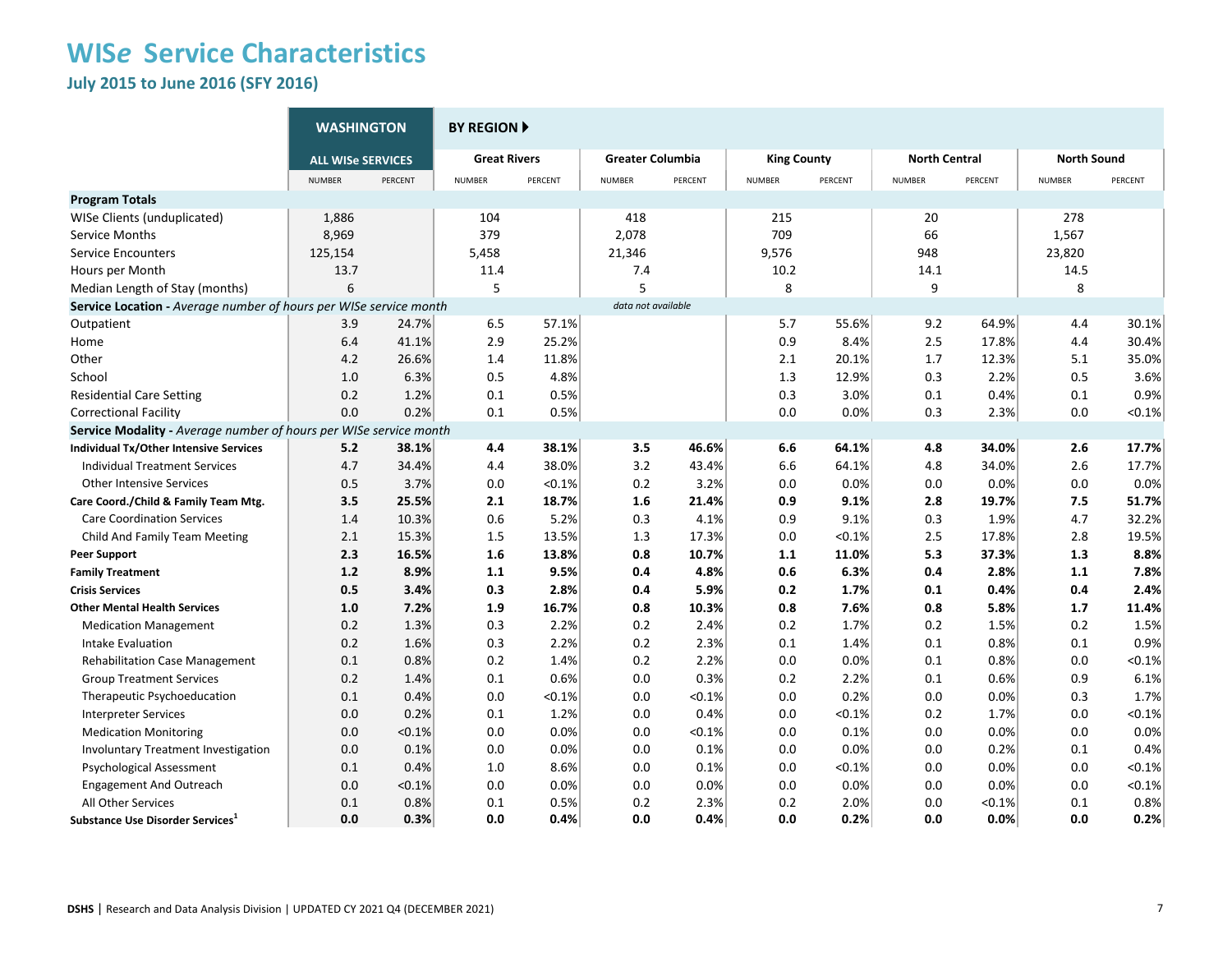**July 2015 to June 2016 (SFY 2016)** 

|                                                                   | <b>WASHINGTON</b>        |         | <b>BY REGION A</b>   |         |               |         |                  |         |                       |         |                       |         |
|-------------------------------------------------------------------|--------------------------|---------|----------------------|---------|---------------|---------|------------------|---------|-----------------------|---------|-----------------------|---------|
| Continued from previous page                                      | <b>ALL WISE SERVICES</b> |         | <b>Pierce County</b> |         | <b>Salish</b> |         | <b>Southwest</b> |         | <b>Spokane Region</b> |         | <b>Thurston Mason</b> |         |
|                                                                   | <b>NUMBER</b>            | PERCENT | <b>NUMBER</b>        | PERCENT | <b>NUMBER</b> | PERCENT | <b>NUMBER</b>    | PERCENT | <b>NUMBER</b>         | PERCENT | <b>NUMBER</b>         | PERCENT |
| <b>Program Totals</b>                                             |                          |         |                      |         |               |         |                  |         |                       |         |                       |         |
| WISe Clients (unduplicated)                                       | 1,886                    |         | 290                  |         | 18            |         | 197              |         | 41                    |         | 305                   |         |
| <b>Service Months</b>                                             | 8,969                    |         | 1,441                |         | 24            |         | 949              |         | 266                   |         | 1,490                 |         |
| <b>Service Encounters</b>                                         | 125,154                  |         | 23,455               |         | 357           |         | 14,064           |         | 4,155                 |         | 21,975                |         |
| Hours per Month                                                   | 13.7                     |         | 23.2                 |         | 15.0          |         | 16.1             |         | 22.5                  |         | 11.6                  |         |
| Median Length of Stay (months)                                    | 6                        |         | 6                    |         | 11            |         | 8                |         | 8                     |         | 5                     |         |
| Service Location - Average number of hours per WISe service month |                          |         |                      |         |               |         |                  |         |                       |         |                       |         |
| Outpatient                                                        | 3.9                      | 24.7%   | 2.6                  | 11.0%   | 7.1           | 47.2%   | 2.6              | 16.4%   | 11.1                  | 49.2%   | 2.2                   | 19.2%   |
| Home                                                              | 6.4                      | 41.1%   | 13.4                 | 57.8%   | 5.8           | 38.5%   | 7.2              | 44.9%   | 4.8                   | 21.2%   | 5.2                   | 45.4%   |
| Other                                                             | 4.2                      | 26.6%   | 5.8                  | 25.2%   | 1.1           | 7.5%    | 4.7              | 29.3%   | 4.2                   | 18.6%   | 3.1                   | 26.5%   |
| School                                                            | 1.0                      | 6.3%    | 1.1                  | 4.6%    | 1.0           | 6.8%    | 1.5              | 9.1%    | 1.7                   | 7.4%    | 0.9                   | 8.1%    |
| <b>Residential Care Setting</b>                                   | 0.2                      | 1.2%    | 0.3                  | 1.5%    | 0.0           | 0.0%    | 0.0              | 0.3%    | 0.7                   | 3.2%    | 0.1                   | 0.4%    |
| <b>Correctional Facility</b>                                      | 0.0                      | 0.2%    | 0.0                  | 0.0%    | 0.0           | 0.0%    | 0.0              | < 0.1%  | 0.1                   | 0.4%    | 0.1                   | 0.5%    |
| Service Modality - Average number of hours per WISe service month |                          |         |                      |         |               |         |                  |         |                       |         |                       |         |
| Individual Tx/Other Intensive Services                            | 5.2                      | 38.1%   | 9.1                  | 39.2%   | 8.1           | 54.0%   | 7.2              | 44.5%   | 15.0                  | 66.6%   | 3.3                   | 28.8%   |
| <b>Individual Treatment Services</b>                              | 4.7                      | 34.4%   | 8.9                  | 38.3%   | 3.9           | 26.1%   | 7.2              | 44.5%   | 6.0                   | 26.6%   | 2.5                   | 21.2%   |
| <b>Other Intensive Services</b>                                   | 0.5                      | 3.7%    | 0.2                  | 0.9%    | 4.2           | 27.9%   | 0.0              | < 0.1%  | 9.0                   | 40.0%   | 0.9                   | 7.6%    |
| Care Coord./Child & Family Team Mtg.                              | 3.5                      | 25.5%   | 3.5                  | 14.9%   | 0.5           | 3.1%    | 3.1              | 19.3%   | 1.7                   | 7.4%    | 4.2                   | 36.6%   |
| <b>Care Coordination Services</b>                                 | 1.4                      | 10.3%   | 0.4                  | 1.8%    | 0.0           | 0.0%    | 0.8              | 5.2%    | 0.8                   | 3.7%    | 1.5                   | 12.6%   |
| Child And Family Team Meeting                                     | 2.1                      | 15.3%   | 3.0                  | 13.1%   | 0.5           | 3.1%    | 2.3              | 14.0%   | 0.8                   | 3.7%    | 2.8                   | 24.0%   |
| <b>Peer Support</b>                                               | 2.3                      | 16.5%   | 6.3                  | 27.1%   | 0.8           | 5.0%    | 2.7              | 16.8%   | 1.6                   | 7.1%    | 1.9                   | 16.2%   |
| <b>Family Treatment</b>                                           | 1.2                      | 8.9%    | 2.8                  | 11.9%   | 4.3           | 28.5%   | 1.3              | 8.3%    | 0.8                   | 3.7%    | 1.4                   | 11.8%   |
| <b>Crisis Services</b>                                            | 0.5                      | 3.4%    | 0.8                  | 3.6%    | 0.1           | 0.6%    | 0.7              | 4.3%    | 1.6                   | 7.3%    | 0.1                   | 1.2%    |
| <b>Other Mental Health Services</b>                               | 1.0                      | 7.2%    | 0.7                  | 3.1%    | 1.2           | 8.3%    | 1.0              | 6.2%    | 1.7                   | 7.7%    | 0.6                   | 5.3%    |
| <b>Medication Management</b>                                      | 0.2                      | 1.3%    | 0.2                  | 0.7%    | 0.1           | 0.7%    | 0.3              | 2.1%    | 0.1                   | 0.6%    | 0.1                   | 0.5%    |
| Intake Evaluation                                                 | 0.2                      | 1.6%    | 0.3                  | 1.5%    | 0.0           | 0.0%    | 0.5              | 3.1%    | 0.3                   | 1.5%    | 0.1                   | 1.1%    |
| <b>Rehabilitation Case Management</b>                             | 0.1                      | 0.8%    | 0.1                  | 0.3%    | 0.0           | < 0.1%  | 0.0              | 0.2%    | 0.1                   | 0.5%    | 0.3                   | 2.6%    |
| <b>Group Treatment Services</b>                                   | 0.2                      | 1.4%    | 0.0                  | 0.0%    | 0.0           | 0.0%    | 0.0              | < 0.1%  | 0.5                   | 2.1%    | 0.0                   | 0.0%    |
| Therapeutic Psychoeducation                                       | 0.1                      | 0.4%    | 0.0                  | 0.0%    | 1.1           | 7.5%    | 0.0              | 0.3%    | 0.1                   | 0.5%    | 0.0                   | < 0.1%  |
| <b>Interpreter Services</b>                                       | 0.0                      | 0.2%    | 0.0                  | 0.0%    | 0.0           | 0.0%    | 0.0              | 0.2%    | 0.0                   | 0.0%    | 0.0                   | 0.3%    |
| <b>Medication Monitoring</b>                                      | 0.0                      | < 0.1%  | 0.0                  | < 0.1%  | 0.0           | 0.0%    | 0.0              | 0.0%    | 0.0                   | < 0.1%  | 0.0                   | < 0.1%  |
| Involuntary Treatment Investigation                               | 0.0                      | 0.1%    | 0.0                  | < 0.1%  | 0.0           | 0.0%    | 0.0              | < 0.1%  | 0.2                   | 0.7%    | 0.0                   | < 0.1%  |
| Psychological Assessment                                          | 0.1                      | 0.4%    | 0.0                  | < 0.1%  | 0.0           | 0.0%    | 0.0              | < 0.1%  | 0.2                   | 0.7%    | 0.0                   | < 0.1%  |
| <b>Engagement And Outreach</b>                                    | 0.0                      | < 0.1%  | 0.0                  | < 0.1%  | 0.0           | 0.0%    | 0.0              | 0.0%    | 0.0                   | < 0.1%  | 0.0                   | 0.1%    |
| All Other Services                                                | 0.1                      | 0.8%    | 0.1                  | 0.4%    | 0.0           | 0.0%    | 0.0              | 0.2%    | 0.2                   | 1.1%    | 0.1                   | 0.5%    |
| Substance Use Disorder Services <sup>1</sup>                      | 0.0                      | 0.3%    | 0.1                  | 0.2%    | 0.1           | 0.5%    | 0.1              | 0.7%    | 0.0                   | 0.2%    | 0.0                   | 0.2%    |

DATA SOURCE: Administrative data (ProviderOne).

NOTES: WISe services include WISe service encounters recorded in P1 data system, including all behavioral health outpatient services received in a month with at least one "U8" mental health service. Region information is d Behavioral Health Organization (BHO) and IMC boundaries. Youth served in more than one region during the report date range have been allocated to the region in which they received the greatest number of WISe "U8" service e range. Service months and service encounters for youth served in more than one region during a month have been allocated to the region in which they received the greatest number of WISe "U8" service encounters during the m applied. Median lifetable length of stay shown for episodes of WISe services starting in time period specified. 'Because SUD data is not available prior to April 2016, SUD services for SFY 2016 are underreported.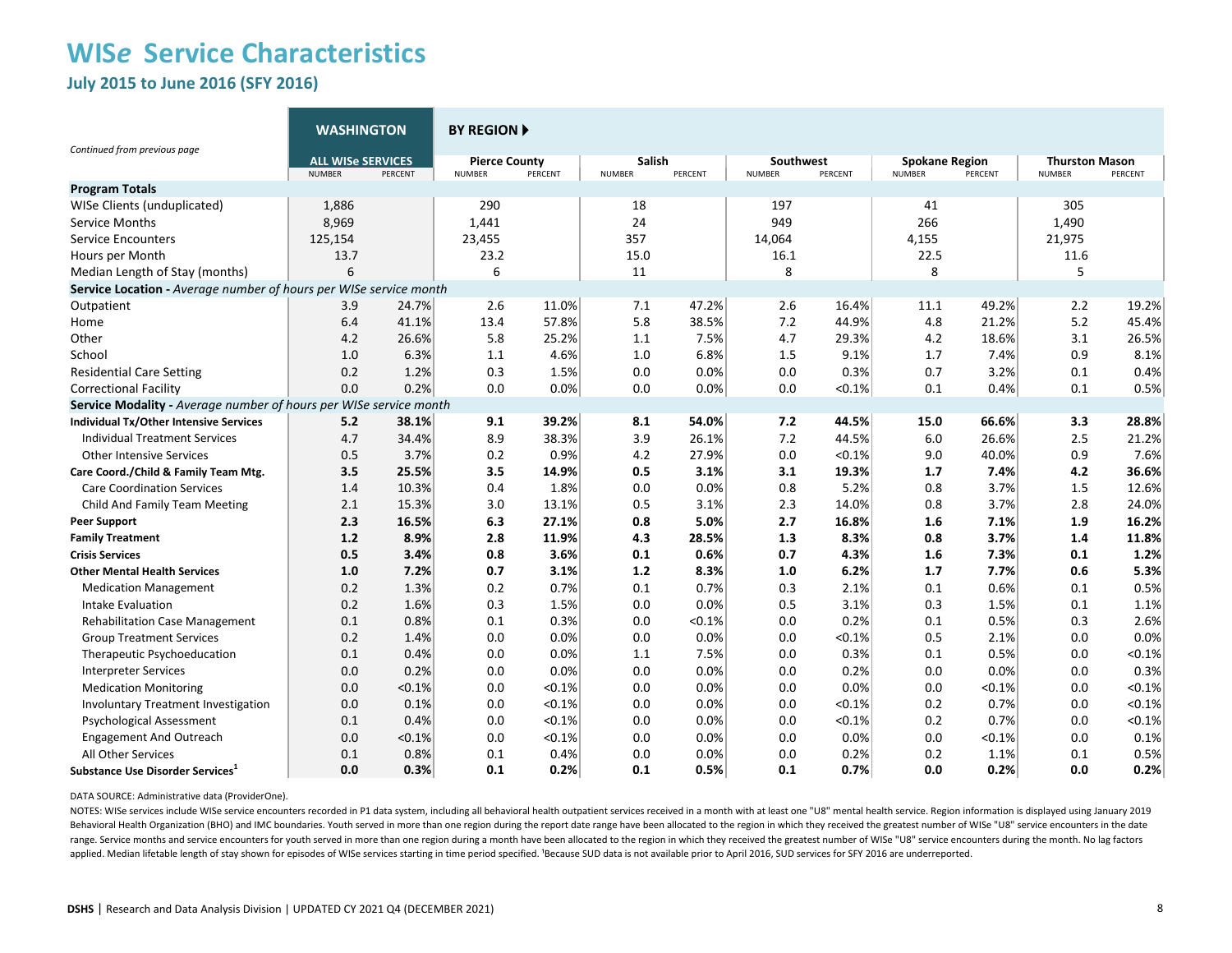**July 2016 to June 2017 (SFY 2017)** 

|                                                                   | <b>WASHINGTON</b>        |         | <b>BY REGION F</b>  |         |                         |         |                    |         |                      |         |                    |         |
|-------------------------------------------------------------------|--------------------------|---------|---------------------|---------|-------------------------|---------|--------------------|---------|----------------------|---------|--------------------|---------|
|                                                                   | <b>ALL WISe SERVICES</b> |         | <b>Great Rivers</b> |         | <b>Greater Columbia</b> |         | <b>King County</b> |         | <b>North Central</b> |         | <b>North Sound</b> |         |
|                                                                   | <b>NUMBER</b>            | PERCENT | <b>NUMBER</b>       | PERCENT | <b>NUMBER</b>           | PERCENT | <b>NUMBER</b>      | PERCENT | <b>NUMBER</b>        | PERCENT | <b>NUMBER</b>      | PERCENT |
| <b>Program Totals</b>                                             |                          |         |                     |         |                         |         |                    |         |                      |         |                    |         |
| WISe Clients (unduplicated)                                       | 2,974                    |         | 189                 |         | 572                     |         | 377                |         | 67                   |         | 410                |         |
| Service Months                                                    | 16,128                   |         | 947                 |         | 3,178                   |         | 2,230              |         | 326                  |         | 2,342              |         |
| <b>Service Encounters</b>                                         | 208,910                  |         | 13,889              |         | 36,041                  |         | 22,713             |         | 3,785                |         | 33,475             |         |
| Hours per Month                                                   | 12.6                     |         | 12.1                |         | 8.5                     |         | 8.0                |         | 11.2                 |         | 14.8               |         |
| Median Length of Stay (months)                                    | $\overline{7}$           |         | 8                   |         | 6                       |         | 9                  |         | 8                    |         | 8                  |         |
| Service Location - Average number of hours per WISe service month |                          |         |                     |         |                         |         |                    |         |                      |         |                    |         |
| Outpatient                                                        | 4.1                      | 32.1%   | 5.2                 | 43.2%   | 4.5                     | 52.9%   | 4.3                | 54.2%   | 5.9                  | 52.8%   | 4.4                | 30.0%   |
| Home                                                              | 4.5                      | 35.9%   | 3.1                 | 25.9%   | 1.8                     | 20.9%   | 0.9                | 11.1%   | 2.2                  | 19.4%   | 5.2                | 35.2%   |
| Other                                                             | 2.9                      | 22.9%   | 2.4                 | 20.0%   | 1.3                     | 15.0%   | 1.7                | 21.6%   | 1.7                  | 15.0%   | 4.3                | 28.9%   |
| School                                                            | 1.0                      | 7.7%    | 1.0                 | 7.9%    | 0.8                     | 8.9%    | 0.9                | 10.9%   | $1.1\,$              | 10.1%   | 0.8                | 5.1%    |
| <b>Residential Care Setting</b>                                   | 0.1                      | 1.1%    | 0.2                 | 1.4%    | 0.1                     | 0.9%    | 0.2                | 2.1%    | 0.1                  | 1.2%    | 0.1                | 0.7%    |
| <b>Correctional Facility</b>                                      | 0.1                      | 0.4%    | 0.2                 | 1.6%    | 0.1                     | 1.5%    | 0.0                | < 0.1%  | 0.2                  | 1.4%    | 0.0                | < 0.1%  |
| Service Modality - Average number of hours per WISe service month |                          |         |                     |         |                         |         |                    |         |                      |         |                    |         |
| <b>Individual Tx/Other Intensive Services</b>                     | 4.9                      | 39.2%   | 4.5                 | 37.1%   | 3.4                     | 39.6%   | 4.8                | 60.5%   | 3.4                  | 30.4%   | 2.6                | 17.6%   |
| <b>Individual Treatment Services</b>                              | 4.4                      | 34.8%   | 4.5                 | 37.1%   | 3.2                     | 38.3%   | 4.8                | 60.5%   | 3.4                  | 30.4%   | 2.6                | 17.6%   |
| <b>Other Intensive Services</b>                                   | 0.6                      | 4.4%    | 0.0                 | 0.0%    | 0.1                     | 1.4%    | 0.0                | 0.0%    | 0.0                  | 0.0%    | 0.0                | 0.0%    |
| Care Coord./Child & Family Team Mtg.                              | 3.0                      | 23.7%   | 2.3                 | 19.0%   | 1.9                     | 22.0%   | 0.7                | 8.7%    | 2.3                  | 20.4%   | 7.3                | 49.5%   |
| <b>Care Coordination Services</b>                                 | 1.1                      | 9.0%    | 0.2                 | 1.7%    | 0.3                     | 3.4%    | 0.6                | 7.5%    | 0.2                  | 1.3%    | 4.0                | 26.8%   |
| Child And Family Team Meeting                                     | 1.9                      | 14.7%   | 2.1                 | 17.3%   | 1.6                     | 18.6%   | 0.1                | 1.2%    | 2.1                  | 19.0%   | 3.4                | 22.8%   |
| <b>Peer Support</b>                                               | 2.1                      | 16.8%   | 2.2                 | 17.9%   | 1.3                     | 14.9%   | 1.1                | 13.5%   | 4.4                  | 39.2%   | 1.7                | 11.4%   |
| <b>Family Treatment</b>                                           | 1.2                      | 9.2%    | 1.3                 | 10.4%   | 0.6                     | 6.6%    | 0.6                | 7.1%    | 0.3                  | 2.3%    | 1.2                | 8.2%    |
| <b>Crisis Services</b>                                            | 0.3                      | 2.6%    | 0.4                 | 3.5%    | 0.3                     | 3.6%    | 0.2                | 2.5%    | 0.1                  | 1.0%    | 0.2                | 1.7%    |
| <b>Other Mental Health Services</b>                               | 0.9                      | 7.3%    | 1.3                 | 10.8%   | 0.8                     | 9.8%    | 0.6                | 7.5%    | 0.7                  | 6.7%    | 1.6                | 10.7%   |
| <b>Medication Management</b>                                      | 0.2                      | 1.4%    | 0.1                 | 1.2%    | 0.2                     | 2.2%    | 0.1                | 1.6%    | 0.1                  | 1.3%    | 0.3                | 2.3%    |
| Intake Evaluation                                                 | 0.2                      | 1.5%    | 0.4                 | 2.9%    | 0.1                     | 1.4%    | 0.1                | 1.4%    | $0.1\,$              | 0.9%    | 0.2                | 1.0%    |
| <b>Rehabilitation Case Management</b>                             | 0.1                      | 0.6%    | 0.1                 | 0.5%    | 0.1                     | 1.0%    | 0.0                | 0.0%    | 0.2                  | 1.5%    | 0.0                | < 0.1%  |
| <b>Group Treatment Services</b>                                   | 0.1                      | 1.1%    | 0.1                 | 0.8%    | 0.2                     | 2.7%    | 0.1                | 1.6%    | 0.1                  | 1.2%    | 0.1                | 0.7%    |
| Therapeutic Psychoeducation                                       | 0.1                      | 1.1%    | 0.0                 | 0.2%    | 0.0                     | < 0.1%  | 0.0                | 0.3%    | 0.0                  | 0.0%    | 0.8                | 5.7%    |
| <b>Interpreter Services</b>                                       | 0.0                      | 0.1%    | 0.0                 | 0.1%    | 0.0                     | 0.3%    | 0.0                | 0.2%    | 0.1                  | 0.7%    | 0.0                | 0.3%    |
| <b>Medication Monitoring</b>                                      | 0.0                      | < 0.1%  | 0.0                 | 0.0%    | 0.0                     | < 0.1%  | 0.0                | 0.1%    | 0.0                  | 0.0%    | 0.0                | < 0.1%  |
| <b>Involuntary Treatment Investigation</b>                        | 0.0                      | 0.2%    | 0.0                 | 0.2%    | 0.0                     | 0.1%    | 0.0                | < 0.1%  | 0.0                  | 0.4%    | 0.0                | < 0.1%  |
| Psychological Assessment                                          | 0.0                      | 0.3%    | 0.5                 | 3.9%    | 0.0                     | < 0.1%  | 0.0                | 0.1%    | 0.0                  | 0.1%    | 0.0                | 0.1%    |
| <b>Engagement And Outreach</b>                                    | 0.0                      | < 0.1%  | 0.0                 | < 0.1%  | 0.0                     | < 0.1%  | 0.0                | 0.0%    | 0.0                  | 0.0%    | 0.0                | 0.0%    |
| All Other Services                                                | 0.1                      | 0.9%    | 0.1                 | 1.1%    | 0.2                     | 1.9%    | 0.2                | 2.1%    | 0.1                  | 0.5%    | 0.1                | 0.6%    |
| <b>Substance Use Disorder Services</b>                            | 0.1                      | 1.2%    | 0.2                 | 1.3%    | 0.3                     | 3.6%    | 0.0                | 0.4%    | 0.0                  | 0.1%    | 0.1                | 0.9%    |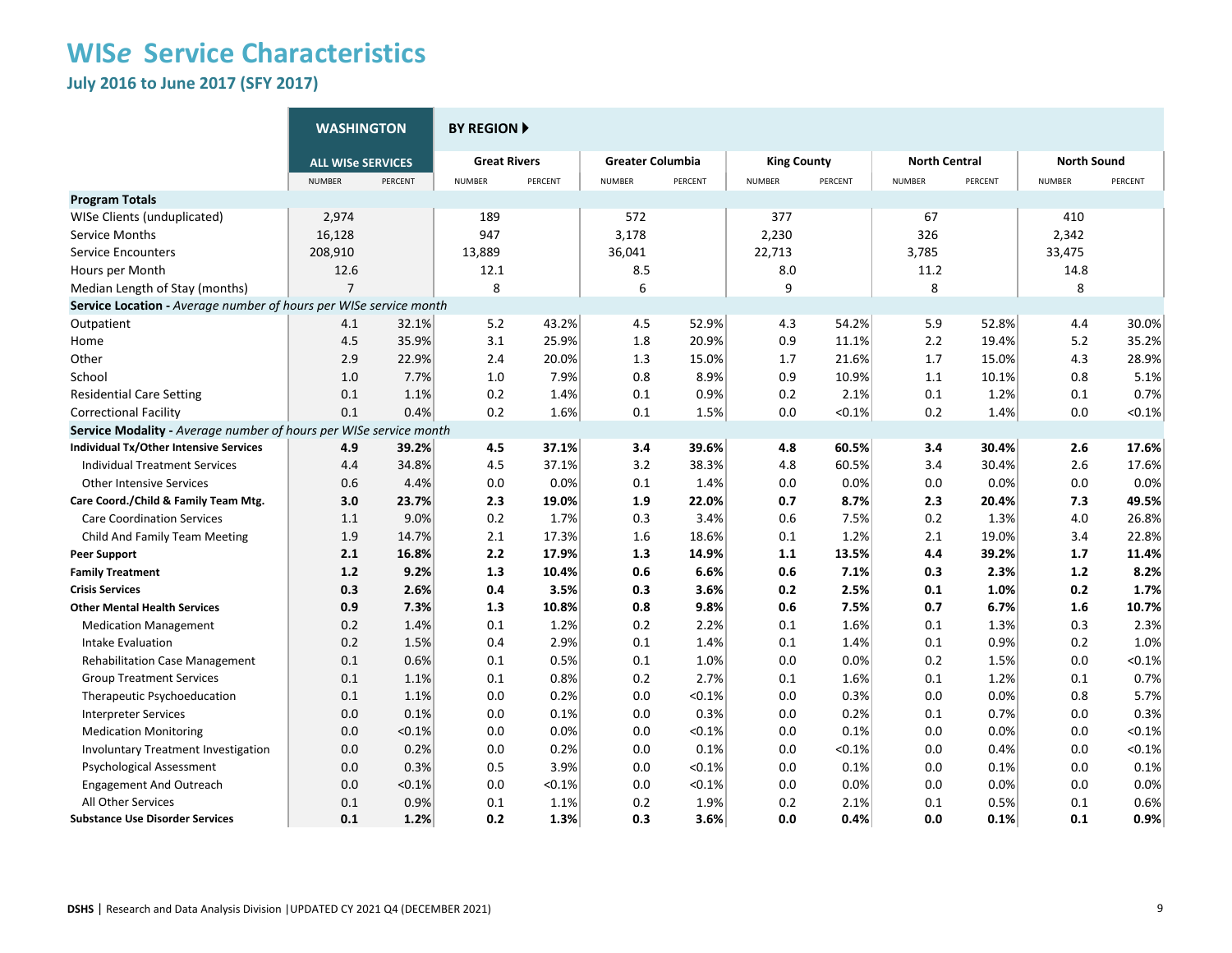### **WIS***e* **Service Characteristics July 2016 to June 2017 (SFY 2017)**

|                                                                   | <b>WASHINGTON</b>                         |         | <b>BY REGION A</b>                    |         |                         |         |                            |         |                                        |           |                                        |         |
|-------------------------------------------------------------------|-------------------------------------------|---------|---------------------------------------|---------|-------------------------|---------|----------------------------|---------|----------------------------------------|-----------|----------------------------------------|---------|
| Continued from previous page                                      | <b>ALL WISE SERVICES</b><br><b>NUMBER</b> | PERCENT | <b>Pierce County</b><br><b>NUMBER</b> | PERCENT | Salish<br><b>NUMBER</b> | PERCENT | Southwest<br><b>NUMBER</b> | PERCENT | <b>Spokane Region</b><br><b>NUMBER</b> | PERCENT   | <b>Thurston Mason</b><br><b>NUMBER</b> | PERCENT |
| <b>Program Totals</b>                                             |                                           |         |                                       |         |                         |         |                            |         |                                        |           |                                        |         |
| WISe Clients (unduplicated)                                       | 2,974                                     |         | 411                                   |         | 64                      |         | 258                        |         | 283                                    |           | 343                                    |         |
| Service Months                                                    | 16,128                                    |         | 2,055                                 |         | 417                     |         | 1,461                      |         | 1,280                                  |           | 1,892                                  |         |
| <b>Service Encounters</b>                                         | 208,910                                   |         | 26,932                                |         | 6,742                   |         | 17,920                     |         | 20,243                                 |           | 27,170                                 |         |
| Hours per Month                                                   | 12.6                                      |         | 19.6                                  |         | 19.7                    |         | 12.3                       |         | 14.7                                   |           | 12.8                                   |         |
| Median Length of Stay (months)                                    | $\overline{7}$                            |         | 6                                     |         | 11                      |         | 8                          |         | 8                                      |           | $\overline{7}$                         |         |
| Service Location - Average number of hours per WISe service month |                                           |         |                                       |         |                         |         |                            |         |                                        |           |                                        |         |
| Outpatient                                                        | 4.1                                       | 32.1%   | 2.3                                   | 11.8%   | 9.4                     | 47.6%   | 2.4                        | 19.3%   | 6.1                                    | 41.7%     | 2.3                                    | 17.8%   |
| Home                                                              | 4.5                                       | 35.9%   | 10.4                                  | 53.2%   | 5.1                     | 25.8%   | 6.6                        | 53.6%   | 3.9                                    | 26.8%     | 6.0                                    | 47.1%   |
| Other                                                             | 2.9                                       | 22.9%   | 5.9                                   | 30.2%   | 3.5                     | 17.8%   | 2.2                        | 17.5%   | 2.3                                    | 15.9%     | 3.2                                    | 25.4%   |
| School                                                            | 1.0                                       | 7.7%    | 0.8                                   | 4.2%    | 1.6                     | 8.3%    | 1.1                        | 9.1%    | 1.7                                    | 11.8%     | 1.1                                    | 8.8%    |
| <b>Residential Care Setting</b>                                   | 0.1                                       | 1.1%    | 0.1                                   | 0.6%    | 0.0                     | 0.2%    | 0.1                        | 0.5%    | 0.5                                    | 3.7%      | 0.1                                    | 0.5%    |
| <b>Correctional Facility</b>                                      | 0.1                                       | 0.4%    | 0.0                                   | < 0.1%  | 0.0                     | 0.3%    | 0.0                        | 0.0%    | 0.0                                    | $< 0.1\%$ | 0.1                                    | 0.4%    |
| Service Modality - Average number of hours per WISe service month |                                           |         |                                       |         |                         |         |                            |         |                                        |           |                                        |         |
| Individual Tx/Other Intensive Services                            | 4.9                                       | 39.2%   | 8.1                                   | 41.4%   | 11.8                    | 60.0%   | 6.1                        | 49.3%   | 7.5                                    | 51.3%     | 3.6                                    | 28.3%   |
| <b>Individual Treatment Services</b>                              | 4.4                                       | 34.8%   | 8.0                                   | 40.9%   | 4.5                     | 23.0%   | 6.1                        | 49.2%   | 4.8                                    | 32.7%     | 2.7                                    | 20.8%   |
| <b>Other Intensive Services</b>                                   | 0.6                                       | 4.4%    | 0.1                                   | 0.5%    | 7.3                     | 37.0%   | 0.0                        | < 0.1%  | 2.7                                    | 18.5%     | 1.0                                    | 7.4%    |
| Care Coord./Child & Family Team Mtg.                              | 3.0                                       | 23.7%   | 3.0                                   | 15.3%   | 0.6                     | 3.3%    | 2.3                        | 18.9%   | 1.7                                    | 11.4%     | 4.7                                    | 36.8%   |
| <b>Care Coordination Services</b>                                 | 1.1                                       | 9.0%    | 0.4                                   | 2.1%    | 0.0                     | 0.0%    | 0.6                        | 4.5%    | 1.0                                    | 6.6%      | 2.0                                    | 15.7%   |
| Child And Family Team Meeting                                     | 1.9                                       | 14.7%   | 2.6                                   | 13.2%   | 0.6                     | 3.3%    | 1.8                        | 14.4%   | 0.7                                    | 4.8%      | 2.7                                    | 21.1%   |
| <b>Peer Support</b>                                               | 2.1                                       | 16.8%   | 4.7                                   | 24.2%   | 2.9                     | 14.8%   | 1.7                        | 14.1%   | 2.4                                    | 16.3%     | 2.1                                    | 16.3%   |
| <b>Family Treatment</b>                                           | 1.2                                       | 9.2%    | 2.4                                   | 12.2%   | 2.9                     | 14.8%   | 1.0                        | 8.1%    | 0.6                                    | 4.4%      | 1.7                                    | 13.2%   |
| <b>Crisis Services</b>                                            | 0.3                                       | 2.6%    | 0.6                                   | 3.1%    | 0.2                     | 0.8%    | 0.4                        | 3.0%    | 0.6                                    | 4.2%      | 0.1                                    | 1.1%    |
| <b>Other Mental Health Services</b>                               | 0.9                                       | 7.3%    | 0.6                                   | 3.2%    | 1.2                     | 6.2%    | 0.6                        | 4.7%    | 1.8                                    | 12.0%     | 0.4                                    | 3.4%    |
| <b>Medication Management</b>                                      | 0.2                                       | 1.4%    | 0.1                                   | 0.6%    | 0.1                     | 0.6%    | 0.2                        | 1.7%    | 0.1                                    | 0.9%      | 0.1                                    | 0.7%    |
| Intake Evaluation                                                 | 0.2                                       | 1.5%    | 0.4                                   | 1.8%    | 0.0                     | 0.2%    | 0.2                        | 2.0%    | 0.3                                    | 2.3%      | 0.1                                    | 0.8%    |
| <b>Rehabilitation Case Management</b>                             | 0.1                                       | 0.6%    | 0.1                                   | 0.3%    | 0.4                     | 2.0%    | 0.0                        | 0.1%    | 0.1                                    | 1.0%      | 0.2                                    | 1.3%    |
| <b>Group Treatment Services</b>                                   | 0.1                                       | 1.1%    | 0.0                                   | < 0.1%  | 0.0                     | 0.0%    | 0.0                        | < 0.1%  | 0.7                                    | 4.7%      | 0.0                                    | < 0.1%  |
| Therapeutic Psychoeducation                                       | 0.1                                       | 1.1%    | 0.0                                   | 0.0%    | 0.5                     | 2.5%    | 0.0                        | 0.2%    | 0.0                                    | 0.2%      | 0.0                                    | < 0.1%  |
| <b>Interpreter Services</b>                                       | 0.0                                       | 0.1%    | 0.0                                   | 0.0%    | 0.0                     | 0.0%    | 0.0                        | 0.1%    | 0.0                                    | < 0.1%    | 0.0                                    | 0.0%    |
| <b>Medication Monitoring</b>                                      | 0.0                                       | < 0.1%  | 0.0                                   | 0.0%    | 0.0                     | 0.0%    | 0.0                        | 0.0%    | 0.0                                    | 0.1%      | 0.0                                    | < 0.1%  |
| <b>Involuntary Treatment Investigation</b>                        | 0.0                                       | 0.2%    | 0.0                                   | < 0.1%  | 0.1                     | 0.7%    | 0.0                        | < 0.1%  | 0.1                                    | 0.6%      | 0.0                                    | 0.2%    |
| Psychological Assessment                                          | 0.0                                       | 0.3%    | 0.0                                   | < 0.1%  | 0.0                     | < 0.1%  | 0.0                        | < 0.1%  | 0.1                                    | 0.5%      | 0.0                                    | < 0.1%  |
| <b>Engagement And Outreach</b>                                    | 0.0                                       | < 0.1%  | 0.0                                   | 0.0%    | 0.0                     | 0.0%    | 0.0                        | < 0.1%  | 0.0                                    | < 0.1%    | 0.0                                    | < 0.1%  |
| All Other Services                                                | 0.1                                       | 0.9%    | 0.1                                   | 0.3%    | 0.0                     | 0.2%    | 0.1                        | 0.4%    | 0.2                                    | 1.5%      | 0.0                                    | 0.3%    |
| <b>Substance Use Disorder Services</b>                            | 0.1                                       | 1.2%    | 0.1                                   | 0.6%    | 0.0                     | 0.2%    | 0.2                        | 2.0%    | 0.1                                    | 0.5%      | 0.1                                    | 0.9%    |

DATA SOURCE: Administrative data (ProviderOne).

NOTES: WISe services include WISe service encounters recorded in P1 data system, including all behavioral health outpatient services received in a month with at least one "U8" mental health service. Region information is d Behavioral Health Organization (BHO) and IMC boundaries. Youth served in more than one region during the report date range have been allocated to the region in which they received the greatest number of WISe "U8" service e range. Service months and service encounters for youth served in more than one region during a month have been allocated to the region in which they received the greatest number of WISe "U8" service encounters during the m applied. Median lifetable length of stay shown for episodes of WISe services starting in time period specified.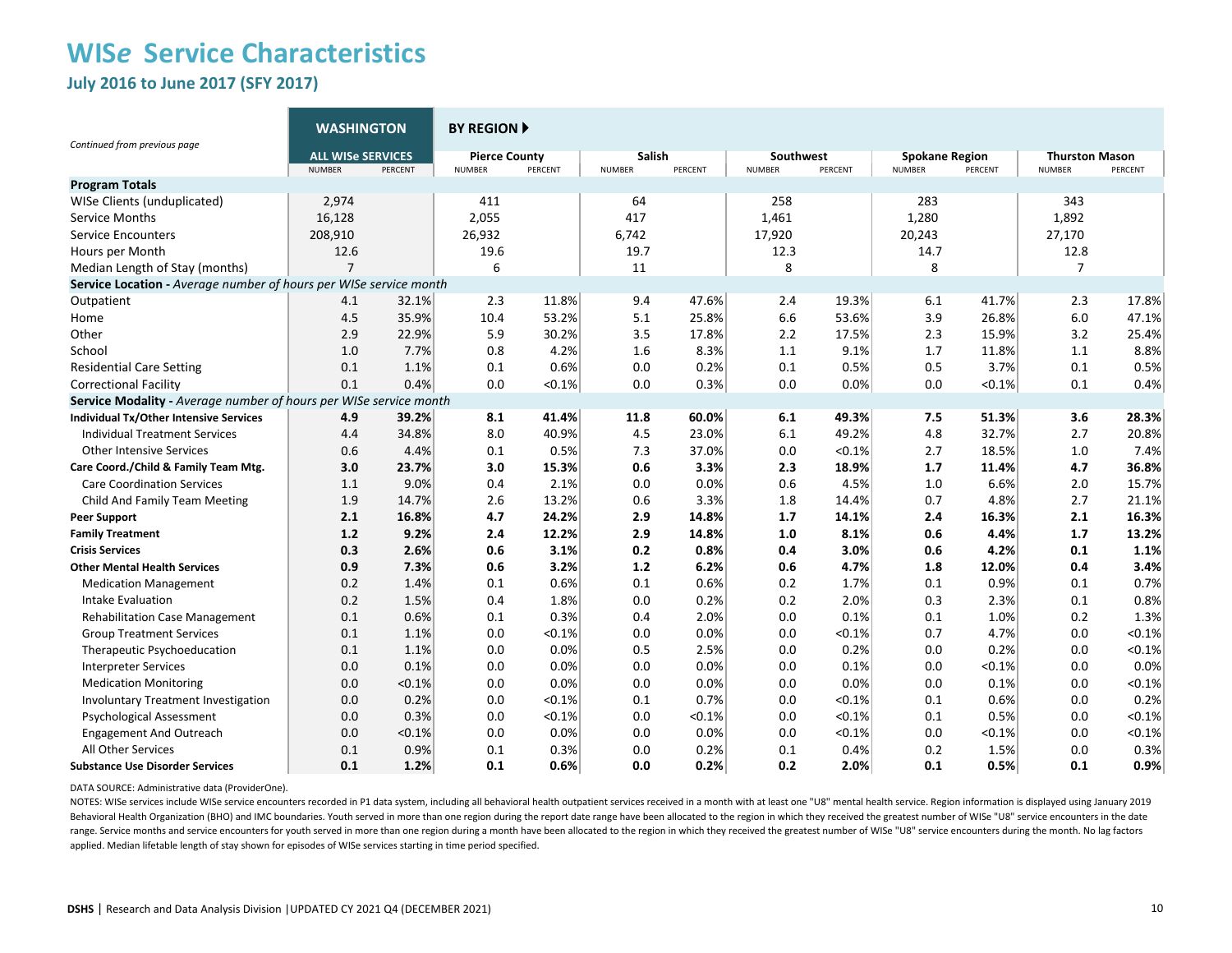**July 2017 to June 2018 (SFY 2018)**

|                                                                   | <b>WASHINGTON</b>        |         | <b>BY REGION ▶</b>  |           |                         |         |                    |           |                      |         |                    |           |
|-------------------------------------------------------------------|--------------------------|---------|---------------------|-----------|-------------------------|---------|--------------------|-----------|----------------------|---------|--------------------|-----------|
|                                                                   | <b>ALL WISe SERVICES</b> |         | <b>Great Rivers</b> |           | <b>Greater Columbia</b> |         | <b>King County</b> |           | <b>North Central</b> |         | <b>North Sound</b> |           |
|                                                                   | <b>NUMBER</b>            | PERCENT | <b>NUMBER</b>       | PERCENT   | <b>NUMBER</b>           | PERCENT | <b>NUMBER</b>      | PERCENT   | <b>NUMBER</b>        | PERCENT | <b>NUMBER</b>      | PERCENT   |
| <b>Program Totals</b>                                             |                          |         |                     |           |                         |         |                    |           |                      |         |                    |           |
| WISe Clients (unduplicated)                                       | 4,027                    |         | 328                 |           | 655                     |         | 422                |           | 182                  |         | 461                |           |
| Service Months                                                    | 22,843                   |         | 1,807               |           | 3,546                   |         | 2,467              |           | 922                  |         | 2,755              |           |
| <b>Service Encounters</b>                                         | 291,720                  |         | 27,023              |           | 39,809                  |         | 21,550             |           | 8,367                |         | 40,887             |           |
| Hours per Month                                                   | 13.1                     |         | 12.1                |           | 9.5                     |         | 7.3                |           | 7.5                  |         | 16.1               |           |
| Median Length of Stay (months)                                    | $\overline{7}$           |         | $\overline{7}$      |           | $\overline{7}$          |         | $\overline{7}$     |           | 6                    |         | 11                 |           |
| Service Location - Average number of hours per WISe service month |                          |         |                     |           |                         |         |                    |           |                      |         |                    |           |
| Outpatient                                                        | 4.4                      | 33.2%   | 5.8                 | 48.1%     | 4.9                     | 51.9%   | 4.1                | 56.2%     | 3.4                  | 45.9%   | 4.8                | 29.6%     |
| Home                                                              | 4.5                      | 34.4%   | 2.3                 | 19.2%     | 1.8                     | 19.4%   | 0.8                | 11.5%     | 1.5                  | 20.4%   | 6.0                | 37.5%     |
| Other                                                             | 2.9                      | 22.3%   | 2.3                 | 19.0%     | 1.5                     | 15.3%   | 1.5                | 20.7%     | 1.2                  | 15.9%   | 4.2                | 25.9%     |
| School                                                            | 1.1                      | 8.3%    | 1.2                 | 9.5%      | 1.0                     | 10.3%   | 0.6                | 8.8%      | 1.2                  | 15.6%   | 1.0                | 6.3%      |
| <b>Residential Care Setting</b>                                   | 0.1                      | 1.0%    | 0.1                 | 0.7%      | 0.1                     | 0.7%    | 0.2                | 2.8%      | 0.1                  | 0.7%    | 0.1                | 0.5%      |
| <b>Correctional Facility</b>                                      | 0.1                      | 0.8%    | 0.4                 | 3.5%      | 0.2                     | 2.5%    | 0.0                | $< 0.1\%$ | 0.1                  | 1.5%    | 0.0                | 0.1%      |
| Service Modality - Average number of hours per WISe service month |                          |         |                     |           |                         |         |                    |           |                      |         |                    |           |
| <b>Individual Tx/Other Intensive Services</b>                     | 5.0                      | 38.3%   | 5.0                 | 40.8%     | 2.8                     | 30.0%   | 2.6                | 35.7%     | 2.7                  | 35.4%   | 3.6                | 22.3%     |
| <b>Individual Treatment Services</b>                              | 4.2                      | 31.9%   | 5.0                 | 40.8%     | 2.8                     | 29.6%   | 2.6                | 35.7%     | 2.7                  | 35.4%   | 3.6                | 22.3%     |
| <b>Other Intensive Services</b>                                   | 0.8                      | 6.4%    | 0.0                 | 0.0%      | 0.0                     | 0.3%    | 0.0                | 0.0%      | 0.0                  | < 0.1%  | 0.0                | < 0.1%    |
| Care Coord./Child & Family Team Mtg.                              | 3.2                      | 24.0%   | 2.7                 | 22.0%     | 2.7                     | 28.0%   | 1.9                | 25.9%     | 0.9                  | 11.8%   | 7.4                | 46.2%     |
| <b>Care Coordination Services</b>                                 | 1.2                      | 9.3%    | 0.7                 | 5.9%      | 1.1                     | 11.7%   | 1.2                | 16.7%     | 0.0                  | 0.4%    | 3.5                | 21.6%     |
| Child And Family Team Meeting                                     | 1.9                      | 14.7%   | 2.0                 | 16.1%     | 1.5                     | 16.3%   | 0.7                | 9.3%      | 0.9                  | 11.3%   | 3.9                | 24.6%     |
| <b>Peer Support</b>                                               | 2.3                      | 17.2%   | 1.6                 | 13.3%     | 1.7                     | 18.3%   | 1.3                | 18.1%     | 3.1                  | 40.9%   | 2.0                | 12.5%     |
| <b>Family Treatment</b>                                           | 1.1                      | 8.3%    | 0.9                 | 7.1%      | 0.5                     | 5.3%    | 0.5                | 6.5%      | 0.2                  | 2.4%    | 1.5                | 9.2%      |
| <b>Crisis Services</b>                                            | 0.3                      | 2.7%    | 0.5                 | 4.0%      | 0.3                     | 3.0%    | 0.1                | 1.9%      | 0.1                  | 1.2%    | 0.2                | 1.3%      |
| <b>Other Mental Health Services</b>                               | 1.1                      | 8.2%    | 1.1                 | 8.8%      | 1.2                     | 12.8%   | 0.8                | 10.5%     | 0.6                  | 7.7%    | 1.3                | 7.8%      |
| <b>Medication Management</b>                                      | 0.2                      | 1.4%    | 0.2                 | 1.5%      | 0.2                     | 1.8%    | 0.1                | 1.9%      | 0.1                  | 1.4%    | 0.4                | 2.6%      |
| Intake Evaluation                                                 | 0.2                      | 1.5%    | 0.3                 | 2.6%      | 0.2                     | 1.6%    | 0.1                | 1.4%      | 0.1                  | 1.5%    | 0.2                | 1.0%      |
| <b>Rehabilitation Case Management</b>                             | 0.1                      | 0.7%    | 0.2                 | 1.8%      | 0.1                     | 1.3%    | 0.0                | < 0.1%    | 0.2                  | 2.1%    | 0.0                | < 0.1%    |
| <b>Group Treatment Services</b>                                   | 0.3                      | 2.2%    | 0.1                 | 0.8%      | 0.5                     | 5.3%    | 0.2                | 2.9%      | 0.0                  | 0.3%    | 0.0                | 0.1%      |
| Therapeutic Psychoeducation                                       | 0.1                      | 0.7%    | 0.0                 | $< 0.1\%$ | 0.0                     | 0.2%    | 0.0                | 0.5%      | 0.1                  | 0.7%    | 0.5                | 3.2%      |
| <b>Interpreter Services</b>                                       | 0.0                      | < 0.1%  | 0.0                 | 0.2%      | 0.0                     | 0.2%    | 0.0                | < 0.1%    | 0.0                  | 0.4%    | 0.0                | 0.3%      |
| <b>Medication Monitoring</b>                                      | 0.0                      | < 0.1%  | 0.0                 | < 0.1%    | 0.0                     | < 0.1%  | 0.0                | < 0.1%    | 0.0                  | 0.0%    | 0.0                | < 0.1%    |
| <b>Involuntary Treatment Investigation</b>                        | 0.0                      | 0.2%    | 0.0                 | 0.0%      | 0.0                     | 0.2%    | 0.0                | < 0.1%    | 0.0                  | 0.2%    | 0.0                | < 0.1%    |
| <b>Psychological Assessment</b>                                   | 0.0                      | 0.2%    | 0.1                 | 0.9%      | 0.0                     | 0.1%    | 0.0                | 0.2%      | 0.0                  | 0.3%    | 0.0                | < 0.1%    |
| <b>Engagement And Outreach</b>                                    | 0.0                      | < 0.1%  | 0.0                 | 0.2%      | 0.0                     | < 0.1%  | 0.0                | < 0.1%    | 0.0                  | 0.1%    | 0.0                | $< 0.1\%$ |
| All Other Services                                                | 0.1                      | 1.0%    | 0.1                 | 0.8%      | 0.2                     | 2.0%    | 0.3                | 3.5%      | 0.1                  | 0.7%    | 0.1                | 0.5%      |
| <b>Substance Use Disorder Services</b>                            | 0.2                      | 1.4%    | 0.5                 | 4.0%      | 0.3                     | 2.7%    | 0.1                | 1.4%      | 0.0                  | 0.6%    | 0.1                | 0.6%      |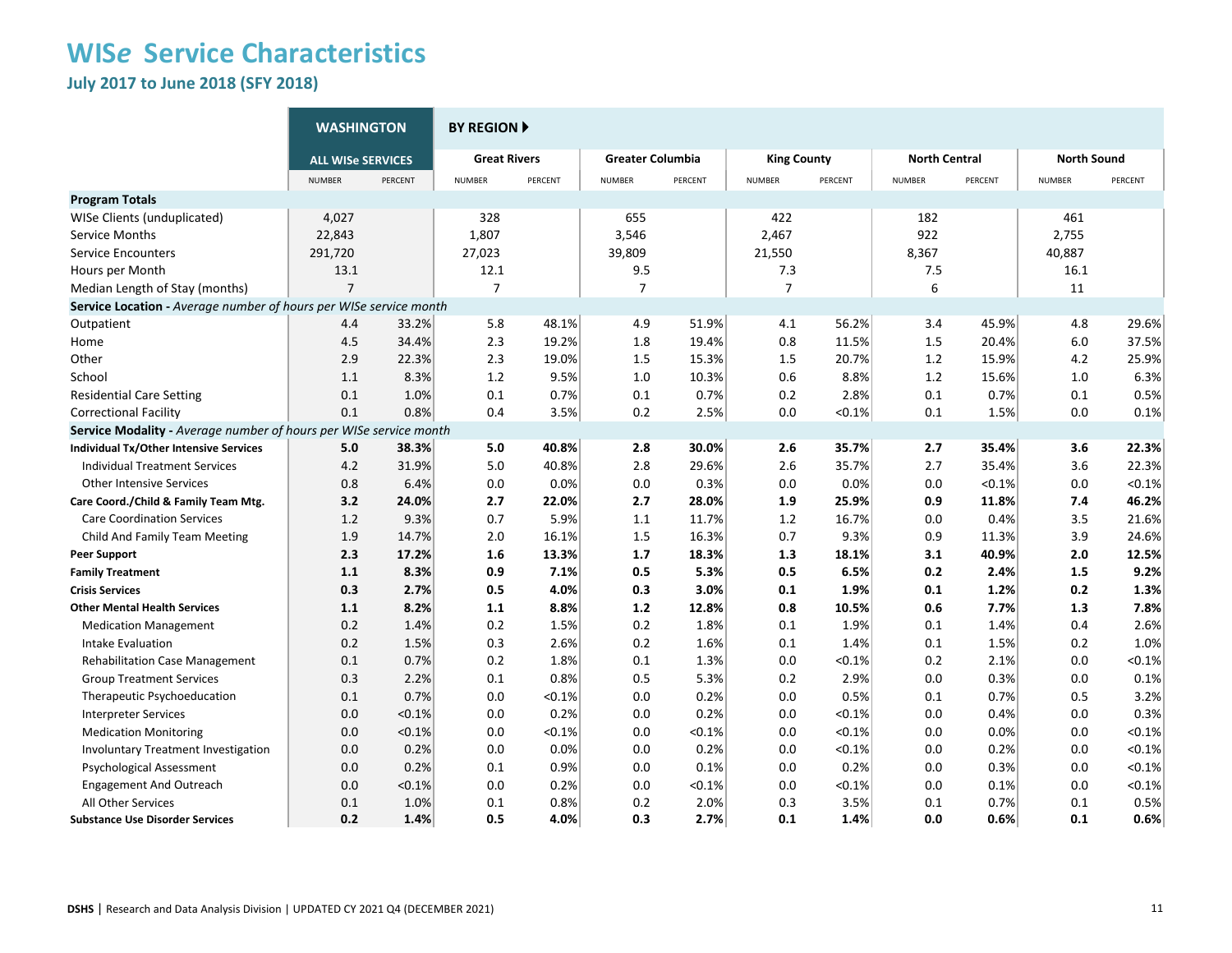### **WIS***e* **Service Characteristics July 2017 to June 2018 (SFY 2018)**

| Continued from previous page                                      | <b>WASHINGTON</b>                         |         | <b>BY REGION A</b>                    |           |                                |         |                            |         |                                        |         |                                        |         |
|-------------------------------------------------------------------|-------------------------------------------|---------|---------------------------------------|-----------|--------------------------------|---------|----------------------------|---------|----------------------------------------|---------|----------------------------------------|---------|
|                                                                   | <b>ALL WISe SERVICES</b><br><b>NUMBER</b> | PERCENT | <b>Pierce County</b><br><b>NUMBER</b> | PERCENT   | <b>Salish</b><br><b>NUMBER</b> | PERCENT | Southwest<br><b>NUMBER</b> | PERCENT | <b>Spokane Region</b><br><b>NUMBER</b> | PERCENT | <b>Thurston Mason</b><br><b>NUMBER</b> | PERCENT |
| <b>Program Totals</b>                                             |                                           |         |                                       |           |                                |         |                            |         |                                        |         |                                        |         |
| WISe Clients (unduplicated)                                       | 4,027                                     |         | 513                                   |           | 187                            |         | 280                        |         | 602                                    |         | 397                                    |         |
| Service Months                                                    | 22,843                                    |         | 2,819                                 |           | 1,005                          |         | 1,471                      |         | 3,696                                  |         | 2,355                                  |         |
| <b>Service Encounters</b>                                         | 291,720                                   |         | 35,945                                |           | 12,503                         |         | 19,142                     |         | 55,323                                 |         | 31,171                                 |         |
| Hours per Month                                                   | 13.1                                      |         | 19.3                                  |           | 14.6                           |         | 13.4                       |         | 14.5                                   |         | 14.0                                   |         |
| Median Length of Stay (months)                                    | $\overline{7}$                            |         | 6                                     |           | 9                              |         | 7                          |         | 8                                      |         | 7                                      |         |
| Service Location - Average number of hours per WISe service month |                                           |         |                                       |           |                                |         |                            |         |                                        |         |                                        |         |
| Outpatient                                                        | 4.4                                       | 33.2%   | 2.2                                   | 11.6%     | 7.6                            | 52.0%   | 2.4                        | 17.6%   | 6.1                                    | 42.1%   | 2.3                                    | 16.3%   |
| Home                                                              | 4.5                                       | 34.4%   | 10.3                                  | 53.4%     | 2.5                            | 17.4%   | 7.1                        | 52.9%   | 4.1                                    | 28.5%   | 6.4                                    | 45.8%   |
| Other                                                             | 2.9                                       | 22.3%   | 5.4                                   | 28.1%     | 2.9                            | 19.7%   | 2.7                        | 20.3%   | 2.5                                    | 17.4%   | 4.2                                    | 29.7%   |
| School                                                            | 1.1                                       | 8.3%    | 1.1                                   | 5.6%      | 1.5                            | 10.0%   | 1.2                        | 8.8%    | 1.4                                    | 9.9%    | 1.0                                    | 7.1%    |
| <b>Residential Care Setting</b>                                   | 0.1                                       | 1.0%    | 0.2                                   | 0.9%      | 0.1                            | 0.5%    | 0.0                        | 0.3%    | 0.3                                    | 2.0%    | 0.1                                    | 0.5%    |
| <b>Correctional Facility</b>                                      | 0.1                                       | 0.8%    | 0.1                                   | 0.3%      | 0.1                            | 0.4%    | 0.0                        | < 0.1%  | 0.0                                    | 0.2%    | 0.1                                    | 0.6%    |
| Service Modality - Average number of hours per WISe service month |                                           |         |                                       |           |                                |         |                            |         |                                        |         |                                        |         |
| Individual Tx/Other Intensive Services                            | 5.0                                       | 38.3%   | 8.4                                   | 43.4%     | 8.8                            | 60.2%   | 7.1                        | 52.7%   | 7.3                                    | 50.2%   | 3.2                                    | 22.9%   |
| <b>Individual Treatment Services</b>                              | 4.2                                       | 31.9%   | 7.9                                   | 41.1%     | 3.7                            | 25.1%   | 7.1                        | 52.7%   | 4.3                                    | 29.5%   | 2.5                                    | 17.9%   |
| <b>Other Intensive Services</b>                                   | 0.8                                       | 6.4%    | 0.4                                   | 2.3%      | 5.1                            | 35.1%   | 0.0                        | 0.0%    | 3.0                                    | 20.7%   | 0.7                                    | 5.0%    |
| Care Coord./Child & Family Team Mtg.                              | 3.2                                       | 24.0%   | 2.8                                   | 14.7%     | 1.4                            | 9.7%    | 2.4                        | 17.7%   | 2.0                                    | 13.7%   | 5.0                                    | 35.6%   |
| <b>Care Coordination Services</b>                                 | 1.2                                       | 9.3%    | 0.4                                   | 2.2%      | 0.0                            | 0.2%    | 0.4                        | 3.3%    | 0.8                                    | 5.5%    | 2.3                                    | 16.2%   |
| Child And Family Team Meeting                                     | 1.9                                       | 14.7%   | 2.4                                   | 12.4%     | 1.4                            | 9.5%    | 1.9                        | 14.5%   | 1.2                                    | 8.2%    | 2.7                                    | 19.4%   |
| <b>Peer Support</b>                                               | 2.3                                       | 17.2%   | 4.0                                   | 21.0%     | 2.0                            | 13.5%   | 1.7                        | 13.0%   | 2.2                                    | 15.2%   | 2.8                                    | 20.3%   |
| <b>Family Treatment</b>                                           | 1.1                                       | 8.3%    | 2.6                                   | 13.5%     | 0.9                            | 6.4%    | 0.7                        | 5.4%    | 0.6                                    | 4.3%    | 1.9                                    | 13.3%   |
| <b>Crisis Services</b>                                            | 0.3                                       | 2.7%    | 0.7                                   | 3.8%      | 0.1                            | 0.6%    | 0.6                        | 4.2%    | 0.4                                    | 2.9%    | 0.2                                    | 1.6%    |
| <b>Other Mental Health Services</b>                               | 1.1                                       | 8.2%    | 0.6                                   | 3.3%      | 1.1                            | 7.6%    | 0.7                        | 4.9%    | 1.9                                    | 13.3%   | 0.6                                    | 4.3%    |
| <b>Medication Management</b>                                      | 0.2                                       | 1.4%    | 0.2                                   | 0.8%      | 0.1                            | 0.9%    | 0.2                        | 1.7%    | 0.2                                    | 1.1%    | 0.1                                    | 0.5%    |
| Intake Evaluation                                                 | 0.2                                       | 1.5%    | 0.3                                   | 1.6%      | 0.1                            | 0.5%    | 0.3                        | 2.1%    | 0.2                                    | 1.5%    | 0.2                                    | 1.4%    |
| <b>Rehabilitation Case Management</b>                             | 0.1                                       | 0.7%    | 0.0                                   | 0.2%      | 0.4                            | 2.5%    | 0.0                        | 0.2%    | 0.1                                    | 0.5%    | 0.2                                    | 1.3%    |
| <b>Group Treatment Services</b>                                   | 0.3                                       | 2.2%    | 0.0                                   | < 0.1%    | 0.1                            | 0.6%    | 0.0                        | < 0.1%  | 1.1                                    | 7.3%    | 0.0                                    | < 0.1%  |
| Therapeutic Psychoeducation                                       | 0.1                                       | 0.7%    | 0.0                                   | 0.0%      | 0.3                            | 2.0%    | 0.0                        | 0.2%    | 0.1                                    | 0.4%    | 0.0                                    | 0.0%    |
| <b>Interpreter Services</b>                                       | 0.0                                       | < 0.1%  | 0.0                                   | < 0.1%    | 0.0                            | 0.0%    | 0.0                        | 0.1%    | 0.0                                    | 0.0%    | 0.0                                    | 0.0%    |
| <b>Medication Monitoring</b>                                      | 0.0                                       | < 0.1%  | 0.0                                   | 0.0%      | 0.0                            | 0.0%    | 0.0                        | 0.0%    | 0.0                                    | 0.1%    | 0.0                                    | < 0.1%  |
| Involuntary Treatment Investigation                               | 0.0                                       | 0.2%    | 0.0                                   | < 0.1%    | 0.1                            | 0.6%    | 0.0                        | <0.1%   | 0.1                                    | 0.4%    | 0.0                                    | 0.2%    |
| Psychological Assessment                                          | 0.0                                       | 0.2%    | 0.0                                   | < 0.1%    | 0.0                            | 0.0%    | 0.0                        | 0.0%    | 0.1                                    | 0.6%    | 0.0                                    | < 0.1%  |
| <b>Engagement And Outreach</b>                                    | 0.0                                       | < 0.1%  | 0.0                                   | $< 0.1\%$ | 0.0                            | 0.0%    | 0.0                        | < 0.1%  | 0.0                                    | 0.1%    | 0.0                                    | 0.1%    |
| All Other Services                                                | 0.1                                       | 1.0%    | 0.1                                   | 0.6%      | 0.1                            | 0.5%    | 0.1                        | 0.4%    | 0.2                                    | 1.2%    | 0.1                                    | 0.6%    |
| <b>Substance Use Disorder Services</b>                            | 0.2                                       | 1.4%    | 0.1                                   | 0.4%      | 0.3                            | 2.0%    | 0.3                        | 2.1%    | 0.1                                    | 0.4%    | 0.3                                    | 2.0%    |

DATA SOURCE: Administrative data (ProviderOne).

NOTES: WISe services include WISe service encounters recorded in P1 data system, including all behavioral health outpatient services received in a month with at least one "U8" mental health service. Region information is d Behavioral Health Organization (BHO) and IMC boundaries. Youth served in more than one region during the report date range have been allocated to the region in which they received the greatest number of WISe "U8" service e range. Service months and service encounters for youth served in more than one region during a month have been allocated to the region in which they received the greatest number of WISe "U8" service encounters during the m applied. Median lifetable length of stay shown for episodes of WISe services starting in time period specified.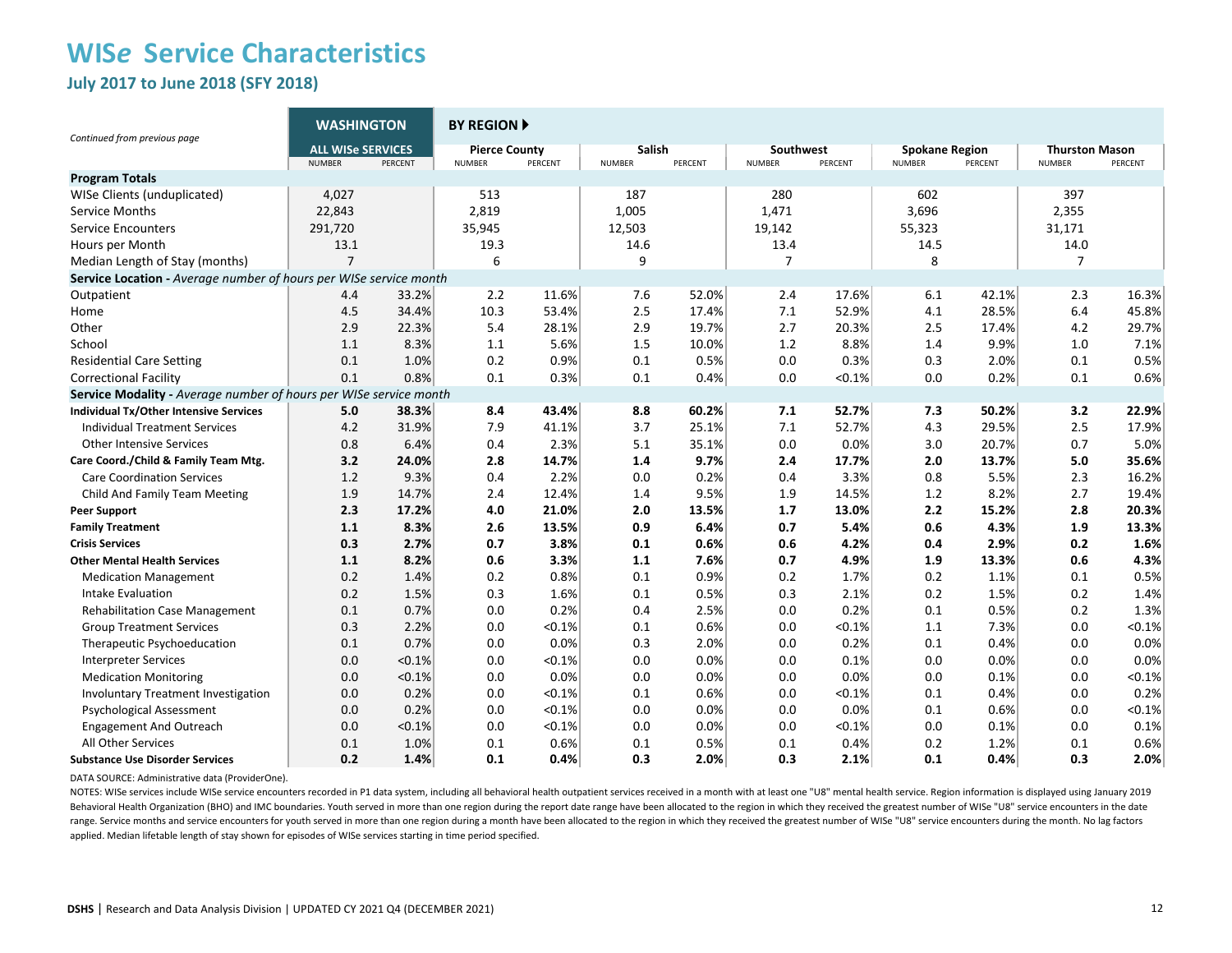**July 2018 to June 2019 (SFY 2019)**

|                                                                   | <b>WASHINGTON</b>        |         | <b>BY REGION F</b>  |         |                         |         |                    |         |                      |         |                    |         |
|-------------------------------------------------------------------|--------------------------|---------|---------------------|---------|-------------------------|---------|--------------------|---------|----------------------|---------|--------------------|---------|
|                                                                   | <b>ALL WISE SERVICES</b> |         | <b>Great Rivers</b> |         | <b>Greater Columbia</b> |         | <b>King County</b> |         | <b>North Central</b> |         | <b>North Sound</b> |         |
|                                                                   | <b>NUMBER</b>            | PERCENT | <b>NUMBER</b>       | PERCENT | <b>NUMBER</b>           | PERCENT | NUMBER             | PERCENT | <b>NUMBER</b>        | PERCENT | <b>NUMBER</b>      | PERCENT |
| <b>Program Totals</b>                                             |                          |         |                     |         |                         |         |                    |         |                      |         |                    |         |
| WISe Clients (unduplicated)                                       | 4,945                    |         | 421                 |         | 768                     |         | 622                |         | 252                  |         | 644                |         |
| Service Months                                                    | 27,394                   |         | 2,359               |         | 4,231                   |         | 3,322              |         | 1,293                |         | 3,724              |         |
| <b>Service Encounters</b>                                         | 300,414                  |         | 30,417              |         | 43,393                  |         | 25,840             |         | 11,487               |         | 48,789             |         |
| Hours per Month                                                   | 10.3                     |         | 11.0                |         | 8.5                     |         | 6.4                |         | 6.8                  |         | 12.7               |         |
| Median Length of Stay (months)                                    | 6                        |         | 8                   |         | 6                       |         | 5                  |         | 4                    |         | 10                 |         |
| Service Location - Average number of hours per WISe service month |                          |         |                     |         |                         |         |                    |         |                      |         |                    |         |
| Outpatient                                                        | 3.5                      | 33.7%   | 4.7                 | 43.0%   | 4.3                     | 51.0%   | 3.4                | 53.2%   | 2.8                  | 41.8%   | 3.6                | 28.4%   |
| Home                                                              | 3.3                      | 31.8%   | 2.4                 | 22.0%   | 1.7                     | 20.4%   | 0.9                | 13.5%   | $1.2\,$              | 17.7%   | 4.6                | 36.0%   |
| Other                                                             | 2.5                      | 23.9%   | 2.3                 | 21.1%   | 1.6                     | 18.4%   | 1.2                | 18.4%   | $1.2\,$              | 17.4%   | 3.4                | 27.0%   |
| School                                                            | 0.9                      | 8.9%    | 1.3                 | 11.7%   | 0.8                     | 9.0%    | 0.8                | 12.1%   | 1.5                  | 21.7%   | 0.9                | 6.8%    |
| <b>Residential Care Setting</b>                                   | 0.1                      | 1.1%    | 0.1                 | 0.7%    | 0.0                     | 0.4%    | 0.2                | 2.7%    | 0.1                  | 1.0%    | 0.2                | 1.3%    |
| <b>Correctional Facility</b>                                      | 0.1                      | 0.5%    | 0.2                 | 1.5%    | 0.1                     | 0.8%    | 0.0                | 0.1%    | 0.0                  | 0.4%    | 0.1                | 0.6%    |
| Service Modality - Average number of hours per WISe service month |                          |         |                     |         |                         |         |                    |         |                      |         |                    |         |
| <b>Individual Tx/Other Intensive Services</b>                     | 3.7                      | 36.3%   | 4.5                 | 41.1%   | 3.0                     | 34.9%   | 2.0                | 31.6%   | 2.6                  | 38.1%   | 2.9                | 23.1%   |
| <b>Individual Treatment Services</b>                              | 3.4                      | 32.7%   | 4.5                 | 41.1%   | 2.9                     | 34.5%   | 2.0                | 31.6%   | 2.3                  | 34.0%   | 2.9                | 22.8%   |
| <b>Other Intensive Services</b>                                   | 0.4                      | 3.6%    | 0.0                 | < 0.1%  | 0.0                     | 0.4%    | 0.0                | < 0.1%  | 0.3                  | 4.1%    | 0.0                | 0.4%    |
| Care Coord./Child & Family Team Mtg.                              | 2.8                      | 26.9%   | 2.5                 | 22.7%   | 2.6                     | 30.9%   | 2.1                | 32.8%   | 0.8                  | 11.4%   | 5.5                | 43.7%   |
| <b>Care Coordination Services</b>                                 | 1.1                      | 11.0%   | 0.7                 | 6.4%    | 1.3                     | 15.9%   | 1.2                | 18.3%   | 0.0                  | 0.3%    | 2.7                | 21.5%   |
| Child And Family Team Meeting                                     | 1.6                      | 15.9%   | 1.8                 | 16.3%   | 1.3                     | 15.0%   | 0.9                | 14.5%   | 0.8                  | 11.1%   | 2.8                | 22.2%   |
| <b>Peer Support</b>                                               | 1.8                      | 17.9%   | 1.8                 | 16.0%   | 1.1                     | 12.9%   | 1.1                | 17.3%   | 2.7                  | 39.5%   | 2.0                | 15.8%   |
| <b>Family Treatment</b>                                           | 0.6                      | 6.1%    | 0.5                 | 4.8%    | 0.3                     | 3.0%    | 0.4                | 6.3%    | 0.2                  | 2.3%    | 0.8                | 6.4%    |
| <b>Crisis Services</b>                                            | 0.3                      | 2.7%    | 0.5                 | 4.9%    | 0.2                     | 2.4%    | 0.1                | 1.1%    | 0.1                  | 1.4%    | 0.2                | 1.4%    |
| <b>Other Mental Health Services</b>                               | 0.9                      | 8.3%    | 0.8                 | 7.3%    | 1.0                     | 11.8%   | 0.7                | 10.6%   | 0.4                  | 6.4%    | 1.1                | 8.8%    |
| <b>Medication Management</b>                                      | 0.1                      | 1.3%    | 0.2                 | 1.5%    | 0.1                     | 1.7%    | 0.1                | 1.7%    | 0.1                  | 1.6%    | 0.2                | 1.3%    |
| Intake Evaluation                                                 | 0.2                      | 1.7%    | 0.3                 | 2.6%    | 0.1                     | 1.5%    | 0.1                | 1.7%    | 0.1                  | 1.6%    | 0.2                | 1.7%    |
| <b>Rehabilitation Case Management</b>                             | 0.1                      | 0.6%    | 0.1                 | 0.8%    | 0.1                     | 1.1%    | 0.0                | < 0.1%  | 0.0                  | 0.6%    | 0.0                | < 0.1%  |
| <b>Group Treatment Services</b>                                   | 0.2                      | 1.8%    | 0.1                 | 0.5%    | 0.4                     | 4.4%    | 0.2                | 3.7%    | 0.0                  | 0.3%    | 0.0                | < 0.1%  |
| Therapeutic Psychoeducation                                       | 0.1                      | 1.0%    | 0.0                 | < 0.1%  | 0.1                     | 1.4%    | 0.0                | 0.2%    | 0.0                  | 0.2%    | 0.5                | 3.8%    |
| <b>Interpreter Services</b>                                       | 0.0                      | 0.1%    | 0.0                 | < 0.1%  | 0.0                     | 0.1%    | 0.0                | 0.2%    | 0.0                  | < 0.1%  | 0.1                | 0.5%    |
| <b>Medication Monitoring</b>                                      | 0.0                      | < 0.1%  | 0.0                 | < 0.1%  | 0.0                     | < 0.1%  | 0.0                | 0.1%    | 0.0                  | 0.0%    | 0.0                | < 0.1%  |
| <b>Involuntary Treatment Investigation</b>                        | 0.0                      | 0.3%    | 0.0                 | 0.3%    | 0.0                     | < 0.1%  | 0.0                | 0.0%    | 0.0                  | 0.3%    | 0.0                | 0.1%    |
| <b>Psychological Assessment</b>                                   | 0.0                      | 0.2%    | 0.0                 | 0.3%    | 0.0                     | < 0.1%  | 0.0                | 0.3%    | 0.0                  | < 0.1%  | 0.0                | 0.1%    |
| <b>Engagement And Outreach</b>                                    | 0.0                      | < 0.1%  | 0.0                 | 0.2%    | 0.0                     | < 0.1%  | 0.0                | 0.0%    | 0.0                  | < 0.1%  | 0.0                | < 0.1%  |
| All Other Services                                                | 0.1                      | 1.2%    | 0.1                 | 1.0%    | 0.1                     | 1.4%    | 0.2                | 2.8%    | 0.1                  | 1.7%    | 0.1                | 1.2%    |
| <b>Substance Use Disorder Services</b>                            | 0.2                      | 1.8%    | 0.3                 | 3.1%    | 0.4                     | 4.2%    | 0.0                | 0.3%    | 0.1                  | 0.9%    | 0.1                | 0.8%    |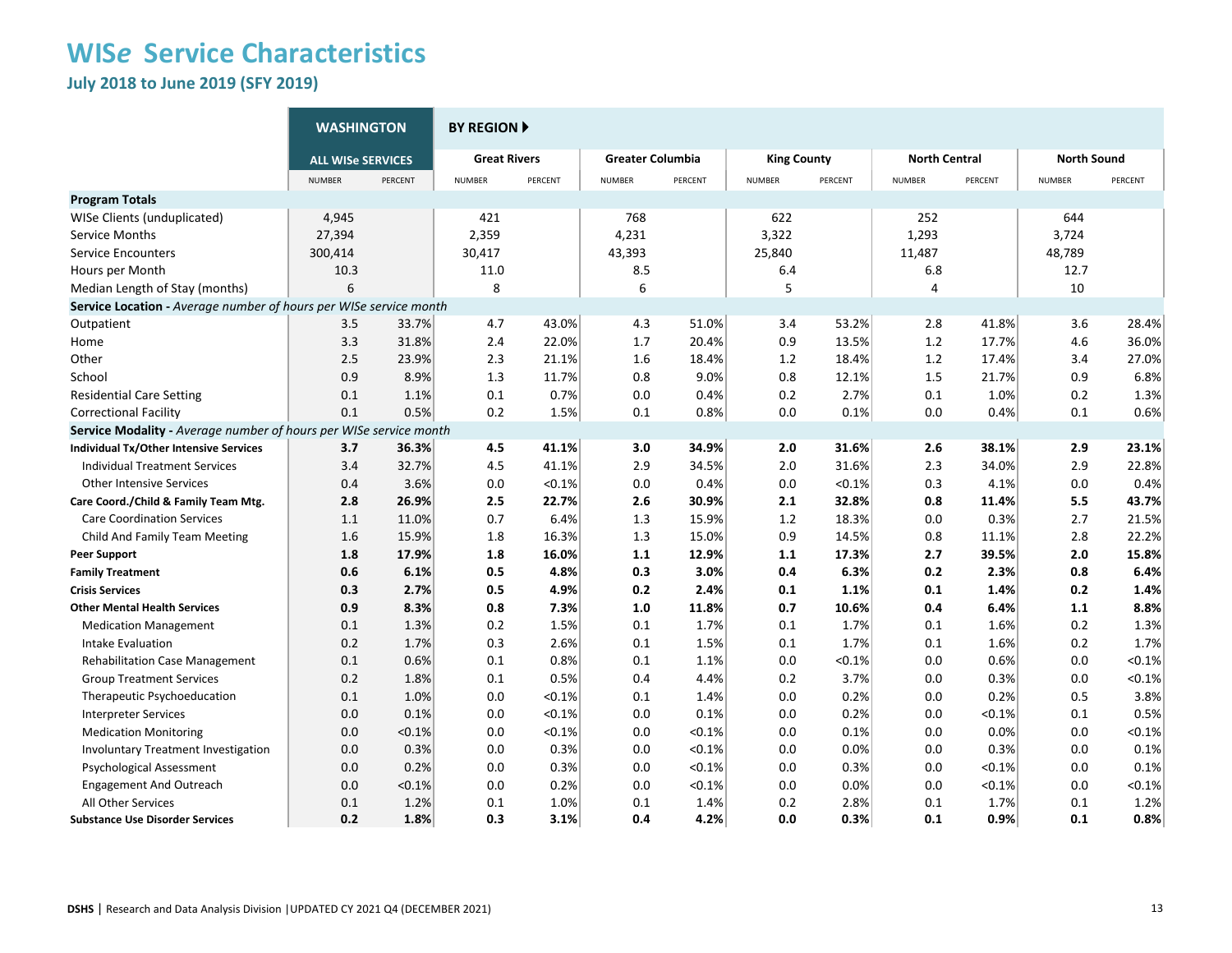**July 2018 to June 2019 (SFY 2019)**

| Continued from previous page                                      | <b>WASHINGTON</b>                         |         | <b>BY REGION A</b>                    |         |                         |         |                            |         |                                        |         |                                        |           |
|-------------------------------------------------------------------|-------------------------------------------|---------|---------------------------------------|---------|-------------------------|---------|----------------------------|---------|----------------------------------------|---------|----------------------------------------|-----------|
|                                                                   | <b>ALL WISe SERVICES</b><br><b>NUMBER</b> | PERCENT | <b>Pierce County</b><br><b>NUMBER</b> | PERCENT | Salish<br><b>NUMBER</b> | PERCENT | Southwest<br><b>NUMBER</b> | PERCENT | <b>Spokane Region</b><br><b>NUMBER</b> | PERCENT | <b>Thurston Mason</b><br><b>NUMBER</b> | PERCENT   |
| <b>Program Totals</b>                                             |                                           |         |                                       |         |                         |         |                            |         |                                        |         |                                        |           |
| WISe Clients (unduplicated)                                       | 4,945                                     |         | 543                                   |         | 324                     |         | 320                        |         | 729                                    |         | 322                                    |           |
| Service Months                                                    | 27,394                                    |         | 2,865                                 |         | 1,941                   |         | 1,879                      |         | 4,233                                  |         | 1,547                                  |           |
| <b>Service Encounters</b>                                         | 300,414                                   |         | 29,497                                |         | 22,403                  |         | 19,604                     |         | 51,498                                 |         | 17,486                                 |           |
| Hours per Month                                                   | 10.3                                      |         | 14.0                                  |         | 9.5                     |         | 10.7                       |         | 11.0                                   |         | 11.9                                   |           |
| Median Length of Stay (months)                                    | 6                                         |         | 5                                     |         | $\overline{7}$          |         | 9                          |         | 6                                      |         | 5                                      |           |
| Service Location - Average number of hours per WISe service month |                                           |         |                                       |         |                         |         |                            |         |                                        |         |                                        |           |
| Outpatient                                                        | 3.5                                       | 33.7%   | 1.5                                   | 10.7%   | 3.8                     | 40.0%   | 1.5                        | 14.0%   | 4.5                                    | 41.4%   | 2.3                                    | 19.6%     |
| Home                                                              | 3.3                                       | 31.8%   | 7.2                                   | 51.0%   | 2.0                     | 21.0%   | 4.6                        | 43.3%   | 3.6                                    | 32.9%   | 4.6                                    | 38.7%     |
| Other                                                             | 2.5                                       | 23.9%   | 4.6                                   | 33.1%   | 2.8                     | 29.1%   | 3.2                        | 30.4%   | 1.6                                    | 14.4%   | 3.9                                    | 32.5%     |
| School                                                            | 0.9                                       | 8.9%    | 0.6                                   | 4.2%    | 0.8                     | 8.3%    | 1.1                        | 10.4%   | 1.1                                    | 9.8%    | 1.0                                    | 8.1%      |
| <b>Residential Care Setting</b>                                   | 0.1                                       | 1.1%    | 0.1                                   | 0.9%    | 0.1                     | 0.7%    | 0.2                        | 1.7%    | 0.2                                    | 1.4%    | 0.1                                    | 0.5%      |
| <b>Correctional Facility</b>                                      | 0.1                                       | 0.5%    | 0.0                                   | 0.1%    | 0.1                     | 0.8%    | 0.0                        | 0.1%    | 0.0                                    | < 0.1%  | 0.1                                    | 0.6%      |
| Service Modality - Average number of hours per WISe service month |                                           |         |                                       |         |                         |         |                            |         |                                        |         |                                        |           |
| Individual Tx/Other Intensive Services                            | 3.7                                       | 36.3%   | 5.7                                   | 40.9%   | 3.0                     | 31.8%   | 5.5                        | 51.9%   | 4.9                                    | 44.5%   | 3.3                                    | 27.5%     |
| <b>Individual Treatment Services</b>                              | 3.4                                       | 32.7%   | 5.5                                   | 39.4%   | 2.1                     | 22.2%   | 5.4                        | 50.8%   | 3.6                                    | 32.5%   | 2.5                                    | 20.6%     |
| <b>Other Intensive Services</b>                                   | 0.4                                       | 3.6%    | 0.2                                   | 1.5%    | 0.9                     | 9.6%    | 0.1                        | 1.1%    | 1.3                                    | 12.0%   | 0.8                                    | 7.0%      |
| Care Coord./Child & Family Team Mtg.                              | 2.8                                       | 26.9%   | 2.1                                   | 15.2%   | 3.1                     | 32.4%   | 1.5                        | 14.3%   | 2.2                                    | 19.7%   | 4.1                                    | 34.8%     |
| <b>Care Coordination Services</b>                                 | 1.1                                       | 11.0%   | 0.2                                   | 1.8%    | 1.3                     | 13.5%   | 0.2                        | 2.0%    | 0.8                                    | 7.4%    | 1.8                                    | 14.9%     |
| Child And Family Team Meeting                                     | 1.6                                       | 15.9%   | 1.9                                   | 13.4%   | 1.8                     | 18.9%   | 1.3                        | 12.2%   | 1.4                                    | 12.3%   | 2.4                                    | 19.9%     |
| <b>Peer Support</b>                                               | 1.8                                       | 17.9%   | 3.3                                   | 23.5%   | 1.6                     | 16.5%   | 1.6                        | 15.1%   | 2.0                                    | 18.0%   | 2.2                                    | 18.5%     |
| <b>Family Treatment</b>                                           | 0.6                                       | 6.1%    | 1.6                                   | 11.3%   | 0.4                     | 4.5%    | 0.7                        | 7.0%    | 0.4                                    | 3.9%    | 1.1                                    | 9.1%      |
| <b>Crisis Services</b>                                            | 0.3                                       | 2.7%    | 0.5                                   | 3.9%    | 0.2                     | 1.7%    | 0.5                        | 4.8%    | 0.3                                    | 2.9%    | 0.2                                    | 1.6%      |
| <b>Other Mental Health Services</b>                               | 0.9                                       | 8.3%    | 0.7                                   | 4.9%    | 0.9                     | 9.1%    | 0.6                        | 5.6%    | 1.1                                    | 10.2%   | 0.6                                    | 4.9%      |
| <b>Medication Management</b>                                      | 0.1                                       | 1.3%    | 0.1                                   | 1.0%    | 0.1                     | 1.4%    | 0.2                        | 1.6%    | 0.1                                    | 1.3%    | 0.1                                    | 0.5%      |
| Intake Evaluation                                                 | 0.2                                       | 1.7%    | 0.3                                   | 2.0%    | 0.1                     | 0.6%    | 0.2                        | 2.0%    | 0.2                                    | 1.5%    | 0.2                                    | 1.8%      |
| <b>Rehabilitation Case Management</b>                             | 0.1                                       | 0.6%    | 0.0                                   | 0.3%    | 0.3                     | 3.5%    | 0.0                        | 0.1%    | 0.0                                    | 0.3%    | 0.1                                    | 1.1%      |
| <b>Group Treatment Services</b>                                   | 0.2                                       | 1.8%    | 0.0                                   | < 0.1%  | 0.1                     | 0.9%    | 0.0                        | < 0.1%  | 0.5                                    | 4.6%    | 0.0                                    | 0.4%      |
| Therapeutic Psychoeducation                                       | 0.1                                       | 1.0%    | 0.0                                   | 0.0%    | 0.2                     | 1.6%    | 0.0                        | 0.2%    | 0.0                                    | 0.2%    | 0.0                                    | < 0.1%    |
| <b>Interpreter Services</b>                                       | 0.0                                       | 0.1%    | 0.0                                   | < 0.1%  | 0.0                     | 0.0%    | 0.0                        | < 0.1%  | 0.0                                    | < 0.1%  | 0.0                                    | 0.0%      |
| <b>Medication Monitoring</b>                                      | 0.0                                       | < 0.1%  | 0.0                                   | < 0.1%  | 0.0                     | 0.0%    | 0.0                        | 0.2%    | 0.0                                    | < 0.1%  | 0.0                                    | 0.2%      |
| <b>Involuntary Treatment Investigation</b>                        | 0.0                                       | 0.3%    | 0.1                                   | 0.6%    | 0.1                     | 0.6%    | 0.0                        | 0.1%    | 0.0                                    | 0.2%    | 0.0                                    | 0.2%      |
| <b>Psychological Assessment</b>                                   | 0.0                                       | 0.2%    | 0.0                                   | 0.1%    | 0.0                     | < 0.1%  | 0.0                        | < 0.1%  | 0.1                                    | 0.7%    | 0.0                                    | < 0.1%    |
| <b>Engagement And Outreach</b>                                    | 0.0                                       | < 0.1%  | 0.0                                   | 0.0%    | 0.0                     | 0.0%    | 0.0                        | < 0.1%  | 0.0                                    | < 0.1%  | 0.0                                    | $< 0.1\%$ |
| All Other Services                                                | 0.1                                       | 1.2%    | 0.1                                   | 0.8%    | 0.0                     | 0.5%    | 0.1                        | 1.1%    | 0.1                                    | 1.2%    | 0.1                                    | 0.5%      |
| <b>Substance Use Disorder Services</b>                            | 0.2                                       | 1.8%    | 0.1                                   | 0.5%    | 0.4                     | 4.0%    | 0.2                        | 1.5%    | 0.1                                    | 0.9%    | 0.4                                    | 3.6%      |

DATA SOURCE: Administrative data (ProviderOne).

NOTES: WISe services include WISe service encounters recorded in P1 data system, including all behavioral health outpatient services received in a month with at least one "U8" mental health service. Region information is d Behavioral Health Organization (BHO) and IMC boundaries. Youth served in more than one region during the report date range have been allocated to the region in which they received the greatest number of WISe "U8" service e range. Service months and service encounters for youth served in more than one region during a month have been allocated to the region in which they received the greatest number of WISe "U8" service encounters during the m applied. Median lifetable length of stay shown for episodes of WISe services starting in time period specified.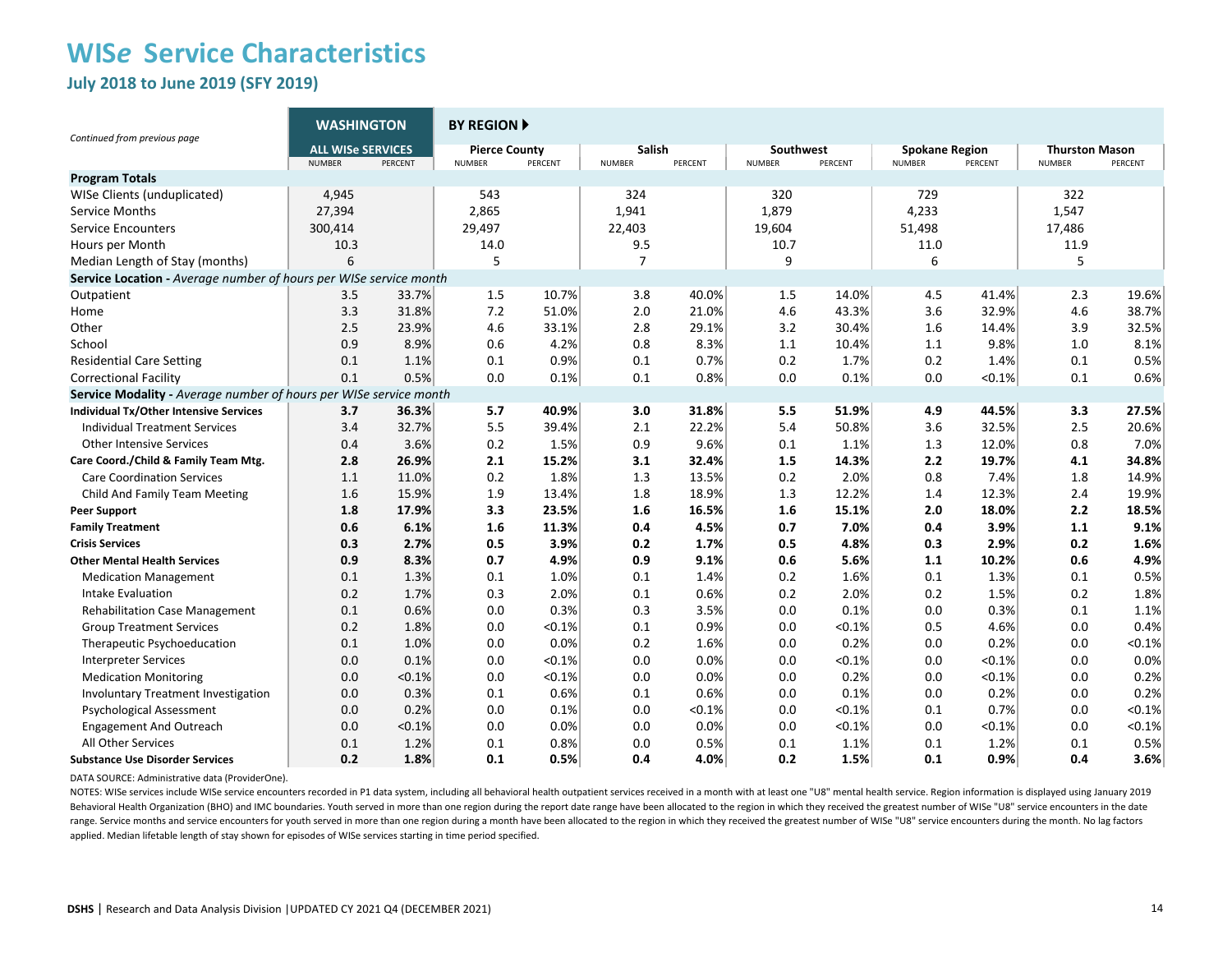**July 2019 to June 2020 (SFY 2020)**

|                                                                   | <b>WASHINGTON</b>        |         | <b>BY REGION F</b>  |           |                         |         |                    |           |                      |         |                    |           |  |
|-------------------------------------------------------------------|--------------------------|---------|---------------------|-----------|-------------------------|---------|--------------------|-----------|----------------------|---------|--------------------|-----------|--|
|                                                                   | <b>ALL WISe SERVICES</b> |         | <b>Great Rivers</b> |           | <b>Greater Columbia</b> |         | <b>King County</b> |           | <b>North Central</b> |         | <b>North Sound</b> |           |  |
|                                                                   | <b>NUMBER</b>            | PERCENT | <b>NUMBER</b>       | PERCENT   | <b>NUMBER</b>           | PERCENT | <b>NUMBER</b>      | PERCENT   | <b>NUMBER</b>        | PERCENT | <b>NUMBER</b>      | PERCENT   |  |
| <b>Program Totals</b>                                             |                          |         |                     |           |                         |         |                    |           |                      |         |                    |           |  |
| WISe Clients (unduplicated)                                       | 5,944                    |         | 532                 |           | 817                     |         | 873                |           | 195                  |         | 838                |           |  |
| Service Months                                                    | 33,294                   |         | 3,299               |           | 4,769                   |         | 4,032              |           | 1,125                |         | 5,036              |           |  |
| <b>Service Encounters</b>                                         | 383,765                  |         | 40,411              |           | 56,245                  |         | 33,141             |           | 11,238               |         | 57,509             |           |  |
| Hours per Month                                                   | 9.7                      |         | 10.1                |           | 8.9                     |         | 6.3                |           | 7.3                  |         | 9.8                |           |  |
| Median Length of Stay (months)                                    | 6                        |         | 6                   |           | 6                       |         | 3                  |           | 4                    |         | 10                 |           |  |
| Service Location - Average number of hours per WISe service month |                          |         |                     |           |                         |         |                    |           |                      |         |                    |           |  |
| Outpatient                                                        | 2.7                      | 27.7%   | 3.0                 | 30.2%     | 3.2                     | 36.0%   | 2.5                | 39.8%     | 2.6                  | 36.0%   | 3.9                | 40.1%     |  |
| Home                                                              | 3.0                      | 30.6%   | 2.7                 | 27.0%     | 2.3                     | 25.6%   | 0.8                | 13.0%     | 2.6                  | 35.9%   | 2.7                | 27.2%     |  |
| Other                                                             | 3.2                      | 33.0%   | 3.2                 | 32.2%     | 2.3                     | 26.1%   | 2.3                | 35.8%     | 1.0                  | 14.3%   | 2.6                | 26.8%     |  |
| School                                                            | 0.6                      | 6.6%    | 1.0                 | 9.7%      | 0.7                     | 7.5%    | 0.5                | 8.2%      | 0.9                  | 11.7%   | 0.4                | 4.4%      |  |
| <b>Residential Care Setting</b>                                   | 0.2                      | 1.9%    | 0.1                 | 0.5%      | 0.4                     | 4.5%    | 0.2                | 3.2%      | 0.1                  | 1.8%    | 0.1                | 1.2%      |  |
| <b>Correctional Facility</b>                                      | 0.0                      | 0.2%    | 0.0                 | 0.3%      | 0.0                     | 0.3%    | 0.0                | < 0.1%    | 0.0                  | 0.2%    | 0.0                | 0.2%      |  |
| Service Modality - Average number of hours per WISe service month |                          |         |                     |           |                         |         |                    |           |                      |         |                    |           |  |
| <b>Individual Tx/Other Intensive Services</b>                     | 3.4                      | 34.9%   | 4.6                 | 45.7%     | 3.4                     | 38.1%   | 1.6                | 25.8%     | 2.0                  | 26.9%   | 2.1                | 21.7%     |  |
| <b>Individual Treatment Services</b>                              | 3.2                      | 32.9%   | 4.5                 | 45.2%     | 3.0                     | 34.0%   | 1.6                | 25.8%     | 1.9                  | 26.8%   | 2.1                | 21.7%     |  |
| <b>Other Intensive Services</b>                                   | 0.2                      | 2.1%    | 0.0                 | 0.5%      | 0.4                     | 4.2%    | 0.0                | 0.0%      | 0.0                  | 0.1%    | 0.0                | < 0.1%    |  |
| Care Coord./Child & Family Team Mtg.                              | 2.7                      | 28.1%   | 1.9                 | 18.5%     | 3.0                     | 33.1%   | 2.3                | 36.4%     | 1.3                  | 17.9%   | 4.5                | 45.9%     |  |
| <b>Care Coordination Services</b>                                 | 1.1                      | 11.1%   | 0.2                 | 2.2%      | 1.6                     | 18.4%   | 1.0                | 16.5%     | 0.2                  | 2.5%    | 2.2                | 22.2%     |  |
| Child And Family Team Meeting                                     | 1.6                      | 16.9%   | 1.6                 | 16.3%     | 1.3                     | 14.7%   | 1.3                | 19.8%     | 1.1                  | 15.4%   | 2.3                | 23.7%     |  |
| <b>Peer Support</b>                                               | 1.9                      | 19.2%   | 2.0                 | 19.5%     | 1.3                     | 15.0%   | 1.1                | 17.2%     | 3.3                  | 44.7%   | 1.8                | 18.2%     |  |
| <b>Family Treatment</b>                                           | 0.8                      | 7.8%    | 0.6                 | 5.7%      | 0.3                     | 3.5%    | 0.6                | 9.7%      | 0.1                  | 1.4%    | 0.7                | 6.7%      |  |
| <b>Crisis Services</b>                                            | 0.2                      | 2.1%    | 0.3                 | 2.8%      | 0.1                     | 1.2%    | 0.1                | 1.0%      | 0.1                  | 0.9%    | 0.1                | 1.2%      |  |
| <b>Other Mental Health Services</b>                               | 0.6                      | 6.6%    | 0.6                 | 5.9%      | 0.6                     | 6.6%    | 0.6                | 9.2%      | 0.5                  | 7.5%    | 0.5                | 5.5%      |  |
| <b>Medication Management</b>                                      | 0.1                      | 1.4%    | 0.1                 | 1.3%      | 0.2                     | 1.9%    | 0.1                | 1.3%      | 0.1                  | 1.5%    | 0.2                | 1.6%      |  |
| Intake Evaluation                                                 | 0.2                      | 1.7%    | 0.2                 | 1.9%      | 0.1                     | 1.6%    | 0.1                | 2.1%      | 0.1                  | 1.0%    | 0.2                | 1.9%      |  |
| <b>Rehabilitation Case Management</b>                             | 0.0                      | 0.3%    | 0.0                 | 0.2%      | 0.1                     | 0.7%    | 0.0                | < 0.1%    | 0.1                  | 1.5%    | 0.0                | < 0.1%    |  |
| <b>Group Treatment Services</b>                                   | 0.1                      | 1.1%    | 0.0                 | 0.4%      | 0.1                     | 1.4%    | 0.1                | 1.4%      | 0.0                  | 0.5%    | 0.0                | 0.3%      |  |
| Therapeutic Psychoeducation                                       | 0.1                      | 0.5%    | 0.0                 | $< 0.1\%$ | 0.0                     | 0.5%    | 0.0                | 0.4%      | 0.0                  | < 0.1%  | 0.0                | 0.3%      |  |
| <b>Interpreter Services</b>                                       | 0.0                      | < 0.1%  | 0.0                 | < 0.1%    | 0.0                     | 0.1%    | 0.0                | 0.6%      | 0.0                  | 0.0%    | 0.0                | 0.1%      |  |
| <b>Medication Monitoring</b>                                      | 0.0                      | < 0.1%  | 0.0                 | < 0.1%    | 0.0                     | < 0.1%  | 0.0                | < 0.1%    | 0.0                  | < 0.1%  | 0.0                | < 0.1%    |  |
| <b>Involuntary Treatment Investigation</b>                        | 0.0                      | < 0.1%  | 0.0                 | < 0.1%    | 0.0                     | < 0.1%  | 0.0                | < 0.1%    | 0.0                  | 0.2%    | 0.0                | 0.1%      |  |
| <b>Psychological Assessment</b>                                   | 0.0                      | 0.2%    | 0.0                 | 0.5%      | 0.0                     | < 0.1%  | 0.0                | 0.3%      | 0.0                  | 0.1%    | 0.0                | 0.2%      |  |
| <b>Engagement And Outreach</b>                                    | 0.0                      | < 0.1%  | 0.0                 | $< 0.1\%$ | 0.0                     | < 0.1%  | 0.0                | $< 0.1\%$ | 0.0                  | 0.0%    | 0.0                | $< 0.1\%$ |  |
| All Other Services                                                | 0.1                      | 1.1%    | 0.1                 | 1.3%      | 0.0                     | 0.4%    | 0.2                | 3.0%      | 0.2                  | 2.7%    | 0.1                | 0.9%      |  |
| <b>Substance Use Disorder Services</b>                            | 0.1                      | 1.3%    | 0.2                 | 1.9%      | 0.2                     | 2.4%    | 0.0                | 0.7%      | 0.1                  | 0.7%    | 0.1                | 0.8%      |  |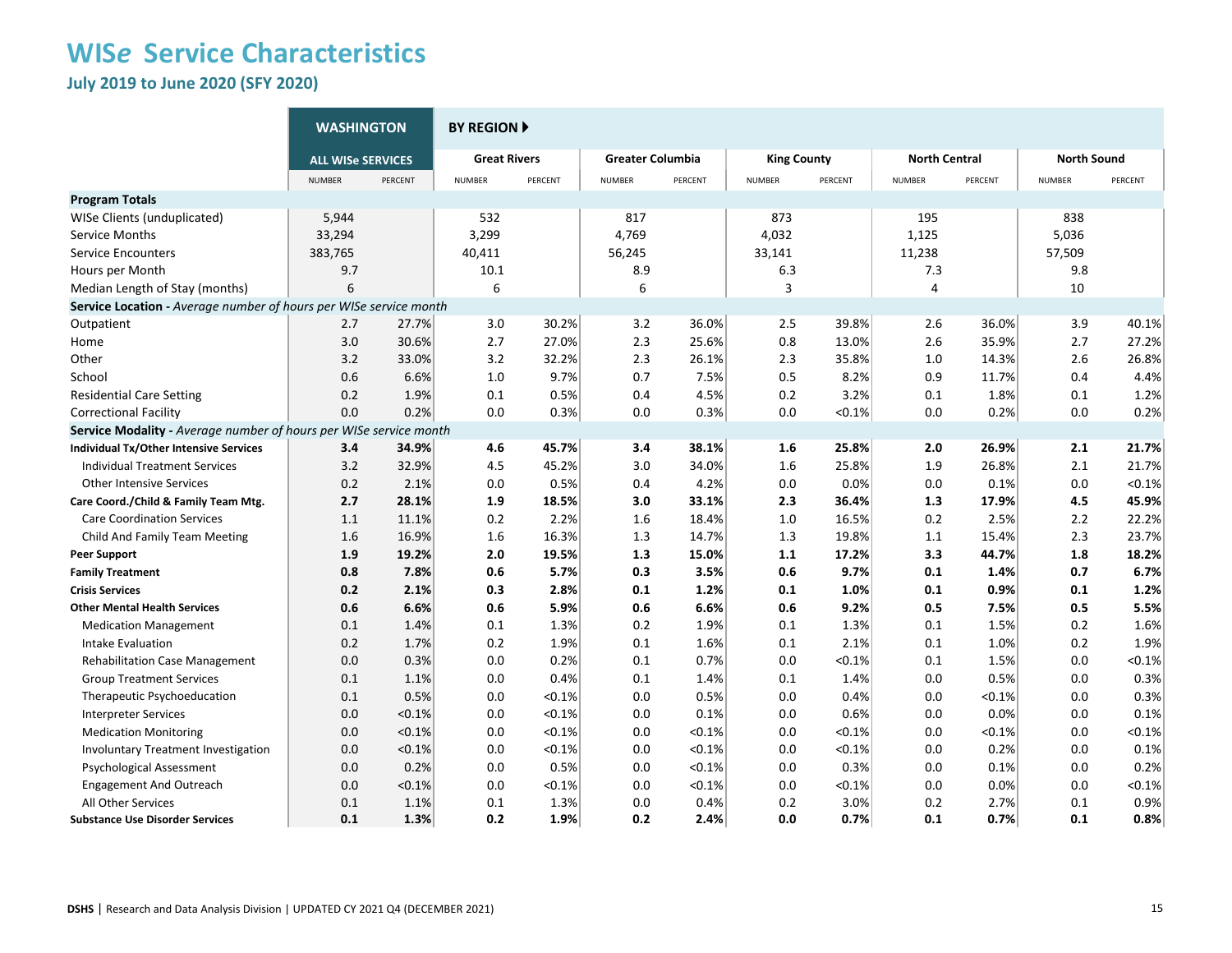**July 2019 to June 2020 (SFY 2020)**

|                                                                   | <b>WASHINGTON</b>                                    |        | <b>BY REGION A</b>                               |        |                                    |        |                                       |        |                                                   |        |                                                   |        |  |
|-------------------------------------------------------------------|------------------------------------------------------|--------|--------------------------------------------------|--------|------------------------------------|--------|---------------------------------------|--------|---------------------------------------------------|--------|---------------------------------------------------|--------|--|
| Continued from previous page                                      | <b>ALL WISe SERVICES</b><br><b>NUMBER</b><br>PERCENT |        | <b>Pierce County</b><br><b>NUMBER</b><br>PERCENT |        | Salish<br><b>NUMBER</b><br>PERCENT |        | Southwest<br>PERCENT<br><b>NUMBER</b> |        | <b>Spokane Region</b><br>PERCENT<br><b>NUMBER</b> |        | <b>Thurston Mason</b><br>PERCENT<br><b>NUMBER</b> |        |  |
| <b>Program Totals</b>                                             |                                                      |        |                                                  |        |                                    |        |                                       |        |                                                   |        |                                                   |        |  |
| WISe Clients (unduplicated)                                       | 5,944                                                |        | 641                                              |        | 405                                |        | 399                                   |        | 776                                               |        | 468                                               |        |  |
| Service Months                                                    | 33,294                                               |        | 3,500                                            |        | 2,157                              |        | 2,621                                 |        | 4,473                                             |        | 2,282                                             |        |  |
| <b>Service Encounters</b>                                         | 383,765                                              |        | 43,052                                           |        | 23,437                             |        | 37,491                                |        | 53,587                                            |        | 27,654                                            |        |  |
| Hours per Month                                                   | 9.7                                                  |        | 12.2                                             |        | 9.2                                |        | 13.2                                  |        | 9.2                                               |        | 11.5                                              |        |  |
| Median Length of Stay (months)                                    | 6                                                    |        | $\overline{7}$                                   |        | 6                                  |        | 9                                     |        | 6                                                 |        | 6                                                 |        |  |
| Service Location - Average number of hours per WISe service month |                                                      |        |                                                  |        |                                    |        |                                       |        |                                                   |        |                                                   |        |  |
| Outpatient                                                        | 2.7                                                  | 27.7%  | 1.0                                              | 8.5%   | 2.9                                | 31.9%  | 1.1                                   | 8.1%   | 3.4                                               | 36.6%  | 1.5                                               | 13.2%  |  |
| Home                                                              | 3.0                                                  | 30.6%  | 5.1                                              | 41.6%  | 1.9                                | 20.5%  | 5.2                                   | 39.5%  | 3.0                                               | 32.5%  | 4.6                                               | 39.7%  |  |
| Other                                                             | 3.2                                                  | 33.0%  | 5.4                                              | 44.4%  | 3.7                                | 40.8%  | 6.0                                   | 45.3%  | 1.9                                               | 20.3%  | 4.5                                               | 39.3%  |  |
| School                                                            | 0.6                                                  | 6.6%   | 0.5                                              | 4.3%   | 0.5                                | 5.7%   | 0.8                                   | 6.3%   | 0.6                                               | 7.0%   | 0.8                                               | 6.6%   |  |
| <b>Residential Care Setting</b>                                   | 0.2                                                  | 1.9%   | 0.1                                              | 1.0%   | 0.1                                | 0.7%   | 0.1                                   | 0.5%   | 0.3                                               | 3.6%   | 0.1                                               | 0.9%   |  |
| <b>Correctional Facility</b>                                      | 0.0                                                  | 0.2%   | 0.0                                              | 0.2%   | 0.0                                | 0.4%   | 0.0                                   | 0.2%   | 0.0                                               | < 0.1% | 0.0                                               | 0.3%   |  |
| Service Modality - Average number of hours per WISe service month |                                                      |        |                                                  |        |                                    |        |                                       |        |                                                   |        |                                                   |        |  |
| Individual Tx/Other Intensive Services                            | 3.4                                                  | 34.9%  | 4.8                                              | 39.2%  | 2.8                                | 30.9%  | 6.7                                   | 51.2%  | 3.4                                               | 37.5%  | 2.7                                               | 23.4%  |  |
| <b>Individual Treatment Services</b>                              | 3.2                                                  | 32.9%  | 4.7                                              | 38.6%  | 2.0                                | 22.3%  | 6.7                                   | 51.1%  | 3.1                                               | 33.4%  | 2.2                                               | 19.2%  |  |
| <b>Other Intensive Services</b>                                   | 0.2                                                  | 2.1%   | 0.1                                              | 0.6%   | 0.8                                | 8.6%   | 0.0                                   | < 0.1% | 0.4                                               | 4.1%   | 0.5                                               | 4.2%   |  |
| Care Coord./Child & Family Team Mtg.                              | 2.7                                                  | 28.1%  | 2.0                                              | 16.4%  | 2.3                                | 25.2%  | 2.4                                   | 17.9%  | 1.9                                               | 20.6%  | 4.5                                               | 39.6%  |  |
| <b>Care Coordination Services</b>                                 | 1.1                                                  | 11.1%  | 0.5                                              | 3.7%   | 0.8                                | 8.3%   | 0.2                                   | 1.9%   | 0.7                                               | 8.1%   | 2.1                                               | 18.3%  |  |
| Child And Family Team Meeting                                     | 1.6                                                  | 16.9%  | 1.5                                              | 12.7%  | 1.5                                | 16.9%  | 2.1                                   | 16.0%  | 1.1                                               | 12.5%  | 2.4                                               | 21.2%  |  |
| <b>Peer Support</b>                                               | 1.9                                                  | 19.2%  | 2.8                                              | 22.9%  | 1.7                                | 18.3%  | 1.6                                   | 12.0%  | 2.1                                               | 22.7%  | 2.3                                               | 20.1%  |  |
| <b>Family Treatment</b>                                           | 0.8                                                  | 7.8%   | 1.7                                              | 13.9%  | 0.9                                | 10.4%  | 1.2                                   | 8.7%   | 0.5                                               | 5.2%   | $1.2$                                             | 10.3%  |  |
| <b>Crisis Services</b>                                            | 0.2                                                  | 2.1%   | 0.4                                              | 3.0%   | 0.1                                | 1.4%   | 0.6                                   | 4.9%   | 0.2                                               | 2.2%   | 0.2                                               | 1.3%   |  |
| <b>Other Mental Health Services</b>                               | 0.6                                                  | 6.6%   | 0.5                                              | 4.3%   | 1.0                                | 10.6%  | 0.5                                   | 4.0%   | 1.0                                               | 10.7%  | 0.5                                               | 4.4%   |  |
| <b>Medication Management</b>                                      | 0.1                                                  | 1.4%   | 0.1                                              | 1.0%   | 0.1                                | 1.2%   | 0.2                                   | 1.3%   | 0.1                                               | 1.5%   | 0.1                                               | 0.8%   |  |
| Intake Evaluation                                                 | 0.2                                                  | 1.7%   | 0.2                                              | 1.8%   | 0.1                                | 1.2%   | 0.2                                   | 1.7%   | 0.1                                               | 1.5%   | 0.2                                               | 1.6%   |  |
| <b>Rehabilitation Case Management</b>                             | 0.0                                                  | 0.3%   | 0.0                                              | 0.1%   | 0.1                                | 1.3%   | 0.0                                   | 0.1%   | 0.0                                               | 0.1%   | 0.1                                               | 0.8%   |  |
| <b>Group Treatment Services</b>                                   | 0.1                                                  | 1.1%   | 0.0                                              | 0.2%   | 0.0                                | 0.2%   | 0.0                                   | < 0.1% | 0.4                                               | 4.8%   | 0.0                                               | 0.1%   |  |
| Therapeutic Psychoeducation                                       | 0.1                                                  | 0.5%   | 0.0                                              | < 0.1% | 0.5                                | 5.8%   | 0.0                                   | < 0.1% | 0.0                                               | 0.1%   | 0.0                                               | < 0.1% |  |
| <b>Interpreter Services</b>                                       | 0.0                                                  | < 0.1% | 0.0                                              | < 0.1% | 0.0                                | 0.0%   | 0.0                                   | < 0.1% | 0.0                                               | < 0.1% | 0.0                                               | 0.0%   |  |
| <b>Medication Monitoring</b>                                      | 0.0                                                  | < 0.1% | 0.0                                              | < 0.1% | 0.0                                | 0.0%   | 0.0                                   | < 0.1% | 0.0                                               | < 0.1% | 0.0                                               | 0.2%   |  |
| <b>Involuntary Treatment Investigation</b>                        | 0.0                                                  | < 0.1% | 0.0                                              | < 0.1% | 0.0                                | 0.3%   | 0.0                                   | < 0.1% | 0.0                                               | < 0.1% | 0.0                                               | 0.1%   |  |
| Psychological Assessment                                          | 0.0                                                  | 0.2%   | 0.0                                              | < 0.1% | 0.0                                | < 0.1% | 0.0                                   | < 0.1% | 0.1                                               | 0.6%   | 0.0                                               | < 0.1% |  |
| <b>Engagement And Outreach</b>                                    | 0.0                                                  | < 0.1% | 0.0                                              | < 0.1% | 0.0                                | < 0.1% | 0.0                                   | < 0.1% | 0.0                                               | < 0.1% | 0.0                                               | < 0.1% |  |
| All Other Services                                                | 0.1                                                  | 1.1%   | 0.1                                              | 0.9%   | 0.1                                | 0.6%   | 0.1                                   | 0.5%   | 0.2                                               | 1.9%   | 0.1                                               | 0.6%   |  |
| <b>Substance Use Disorder Services</b>                            | 0.1                                                  | 1.3%   | 0.0                                              | 0.4%   | 0.3                                | 3.3%   | 0.2                                   | 1.3%   | 0.1                                               | 1.2%   | 0.1                                               | 0.9%   |  |

#### DATA SOURCE: Administrative data (ProviderOne).

NOTES: WISe services include WISe service encounters recorded in P1 data system, including all behavioral health outpatient services received in a month with at least one "U8" mental health service. Region information is d Behavioral Health Organization (BHO) and IMC boundaries. Youth served in more than one region during the report date range have been allocated to the region in which they received the greatest number of WISe "U8" service e range. Service months and service encounters for youth served in more than one region during a month have been allocated to the region in which they received the greatest number of WISe "U8" service encounters during the m applied. Median lifetable length of stay shown for episodes of WISe services starting in time period specified. Some medians not available due to a large proportion of censored episodes (episodes for which the full length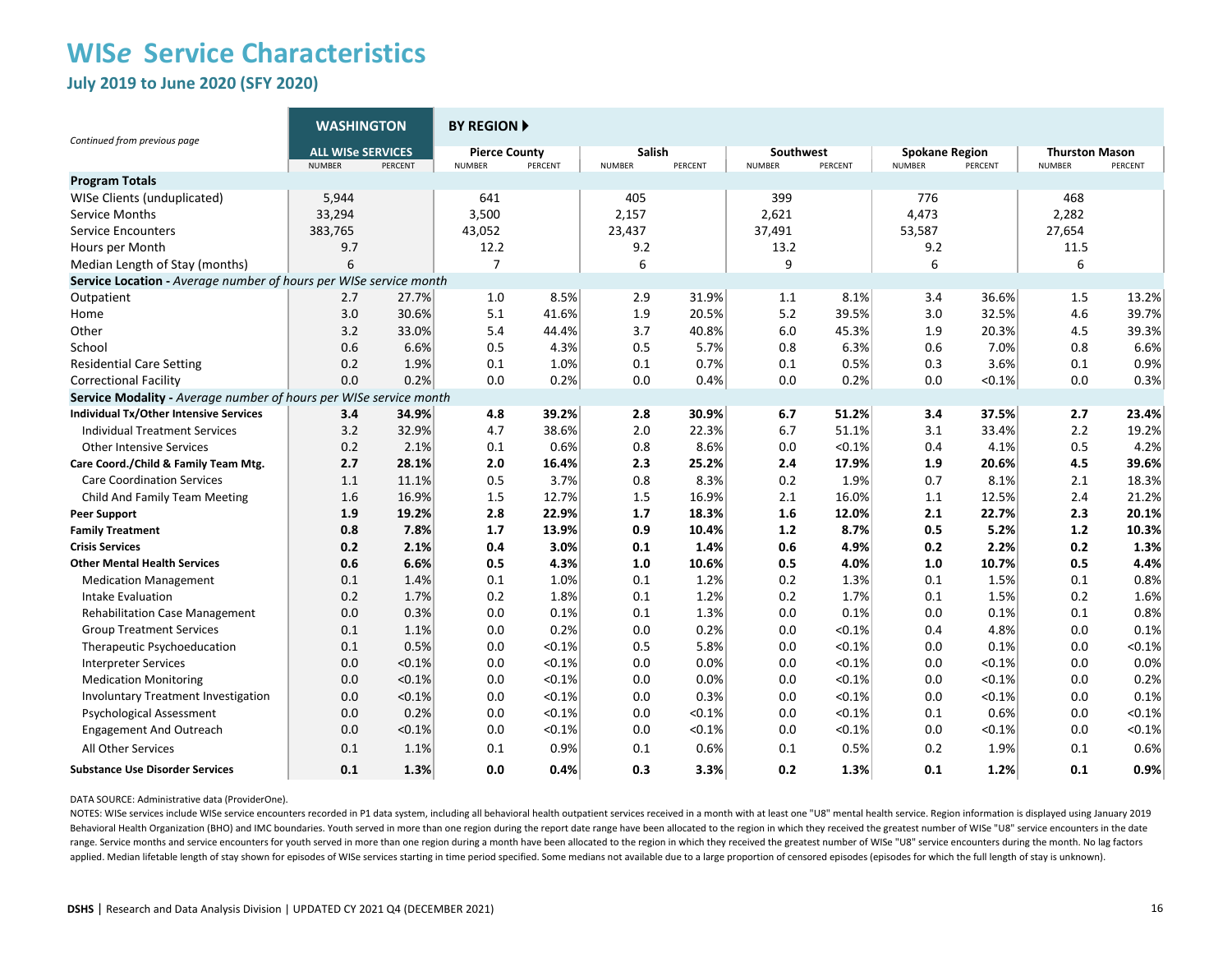**April 2020 to March 2021 (last 4 quarters of data available)**

|                                                                   | <b>WASHINGTON</b>        |         | <b>BY REGION ▶</b>  |           |                         |         |                    |           |                      |         |                    |         |  |
|-------------------------------------------------------------------|--------------------------|---------|---------------------|-----------|-------------------------|---------|--------------------|-----------|----------------------|---------|--------------------|---------|--|
|                                                                   | <b>ALL WISe SERVICES</b> |         | <b>Great Rivers</b> |           | <b>Greater Columbia</b> |         | <b>King County</b> |           | <b>North Central</b> |         | <b>North Sound</b> |         |  |
|                                                                   | <b>NUMBER</b>            | PERCENT | <b>NUMBER</b>       | PERCENT   | <b>NUMBER</b>           | PERCENT | <b>NUMBER</b>      | PERCENT   | <b>NUMBER</b>        | PERCENT | <b>NUMBER</b>      | PERCENT |  |
| <b>Program Totals</b>                                             |                          |         |                     |           |                         |         |                    |           |                      |         |                    |         |  |
| WISe Clients (unduplicated)                                       | 6,161                    |         | 635                 |           | 825                     |         | 698                |           | 166                  |         | 922                |         |  |
| Service Months                                                    | 36,526                   |         | 3,805               |           | 4,667                   |         | 4,242              |           | 932                  |         | 5,498              |         |  |
| <b>Service Encounters</b>                                         | 475,966                  |         | 50,087              |           | 61,580                  |         | 45,090             |           | 11,893               |         | 64,943             |         |  |
| Hours per Month                                                   | 10.5                     |         | 10.4                |           | 9.7                     |         | 8.1                |           | 8.4                  |         | 9.4                |         |  |
| Median Length of Stay (months)                                    | 8                        |         | 6                   |           | 8                       |         | 9                  |           | 9                    |         | 10                 |         |  |
| Service Location - Average number of hours per WISe service month |                          |         |                     |           |                         |         |                    |           |                      |         |                    |         |  |
| Outpatient                                                        | 1.5                      | 14.4%   | 1.5                 | 14.1%     | 2.0                     | 20.7%   | 1.4                | 17.7%     | 1.1                  | 12.6%   | 3.1                | 32.6%   |  |
| Home                                                              | 3.8                      | 35.9%   | 4.0                 | 38.2%     | 3.4                     | 34.9%   | 1.1                | 13.4%     | 6.0                  | 72.1%   | 2.1                | 22.3%   |  |
| Other                                                             | 4.9                      | 46.3%   | 4.5                 | 43.3%     | 4.0                     | 40.8%   | 5.4                | 66.9%     | 1.0                  | 11.5%   | 4.1                | 43.5%   |  |
| School                                                            | 0.1                      | 0.8%    | 0.2                 | 1.5%      | 0.0                     | 0.3%    | 0.0                | 0.3%      | 0.1                  | 1.5%    | 0.0                | 0.2%    |  |
| <b>Residential Care Setting</b>                                   | 0.3                      | 2.6%    | 0.3                 | 2.9%      | 0.3                     | 3.2%    | 0.1                | 1.7%      | 0.2                  | 2.0%    | 0.1                | 1.4%    |  |
| <b>Correctional Facility</b>                                      | 0.0                      | < 0.1%  | 0.0                 | < 0.1%    | 0.0                     | < 0.1%  | 0.0                | 0.0%      | 0.0                  | 0.2%    | 0.0                | 0.1%    |  |
| Service Modality - Average number of hours per WISe service month |                          |         |                     |           |                         |         |                    |           |                      |         |                    |         |  |
| <b>Individual Tx/Other Intensive Services</b>                     | 3.6                      | 33.8%   | 4.6                 | 43.8%     | 3.8                     | 39.0%   | 1.9                | 23.5%     | 2.2                  | 26.6%   | 2.1                | 21.9%   |  |
| <b>Individual Treatment Services</b>                              | 3.3                      | 31.4%   | 4.3                 | 41.0%     | 3.4                     | 34.8%   | 1.9                | 23.1%     | 2.2                  | 26.6%   | 2.1                | 21.8%   |  |
| <b>Other Intensive Services</b>                                   | 0.2                      | 2.4%    | 0.3                 | 2.8%      | 0.4                     | 4.2%    | 0.0                | 0.4%      | 0.0                  | < 0.1%  | 0.0                | < 0.1%  |  |
| Care Coord./Child & Family Team Mtg.                              | 2.9                      | 27.9%   | 2.0                 | 19.6%     | 3.4                     | 35.1%   | 3.0                | 36.8%     | 2.0                  | 23.4%   | 4.0                | 42.9%   |  |
| <b>Care Coordination Services</b>                                 | 1.0                      | 9.7%    | 0.3                 | 2.7%      | 1.9                     | 19.6%   | 1.1                | 13.1%     | 0.2                  | 2.2%    | 1.5                | 16.0%   |  |
| Child And Family Team Meeting                                     | 1.9                      | 18.3%   | 1.8                 | 17.0%     | 1.5                     | 15.5%   | 1.9                | 23.6%     | 1.8                  | 21.2%   | 2.5                | 26.9%   |  |
| <b>Peer Support</b>                                               | 2.1                      | 20.2%   | 2.2                 | 21.2%     | 1.5                     | 15.4%   | 1.5                | 18.4%     | 3.4                  | 40.9%   | 1.9                | 19.7%   |  |
| <b>Family Treatment</b>                                           | 0.9                      | 8.9%    | 0.8                 | 7.5%      | 0.3                     | 3.3%    | 1.0                | 12.9%     | 0.1                  | 0.7%    | 0.7                | 7.5%    |  |
| <b>Crisis Services</b>                                            | 0.2                      | 2.1%    | 0.2                 | 2.1%      | 0.1                     | 0.9%    | 0.1                | 1.4%      | 0.1                  | 0.7%    | 0.1                | 1.3%    |  |
| <b>Other Mental Health Services</b>                               | 0.7                      | 6.3%    | 0.5                 | 5.0%      | 0.5                     | 5.2%    | 0.6                | 7.0%      | 0.6                  | 7.6%    | 0.6                | 6.2%    |  |
| <b>Medication Management</b>                                      | 0.1                      | 1.3%    | 0.1                 | 1.3%      | 0.2                     | 1.9%    | 0.1                | 1.0%      | 0.1                  | 1.4%    | 0.1                | 1.5%    |  |
| Intake Evaluation                                                 | 0.2                      | 1.6%    | 0.2                 | 1.5%      | 0.1                     | 1.4%    | 0.1                | 1.6%      | 0.1                  | 0.9%    | 0.2                | 2.1%    |  |
| <b>Rehabilitation Case Management</b>                             | 0.0                      | 0.3%    | 0.0                 | 0.1%      | 0.0                     | 0.4%    | 0.0                | 0.1%      | 0.1                  | 1.2%    | 0.0                | < 0.1%  |  |
| <b>Group Treatment Services</b>                                   | 0.1                      | 1.1%    | 0.1                 | 0.5%      | 0.1                     | 0.7%    | 0.1                | 1.2%      | 0.0                  | 0.1%    | 0.0                | 0.4%    |  |
| Therapeutic Psychoeducation                                       | 0.0                      | 0.3%    | 0.0                 | 0.2%      | 0.0                     | 0.1%    | 0.0                | 0.3%      | 0.0                  | < 0.1%  | 0.0                | < 0.1%  |  |
| <b>Interpreter Services</b>                                       | 0.0                      | 0.2%    | 0.0                 | < 0.1%    | 0.0                     | < 0.1%  | 0.0                | 0.5%      | 0.0                  | 0.0%    | 0.1                | 0.6%    |  |
| <b>Medication Monitoring</b>                                      | 0.0                      | < 0.1%  | 0.0                 | $< 0.1\%$ | 0.0                     | < 0.1%  | 0.0                | $< 0.1\%$ | 0.0                  | < 0.1%  | 0.0                | < 0.1%  |  |
| <b>Involuntary Treatment Investigation</b>                        | 0.0                      | 0.1%    | 0.0                 | < 0.1%    | 0.0                     | < 0.1%  | 0.0                | < 0.1%    | 0.0                  | 0.3%    | 0.0                | 0.1%    |  |
| <b>Psychological Assessment</b>                                   | 0.0                      | 0.1%    | 0.0                 | < 0.1%    | 0.0                     | 0.1%    | 0.0                | 0.2%      | 0.0                  | 0.2%    | 0.0                | 0.2%    |  |
| <b>Engagement And Outreach</b>                                    | 0.0                      | < 0.1%  | 0.0                 | < 0.1%    | 0.0                     | < 0.1%  | 0.0                | < 0.1%    | 0.0                  | < 0.1%  | 0.0                | < 0.1%  |  |
| All Other Services                                                | 0.1                      | 1.2%    | 0.1                 | 1.2%      | 0.0                     | 0.4%    | 0.2                | 2.0%      | 0.3                  | 3.5%    | 0.1                | 1.2%    |  |
| <b>Substance Use Disorder Services</b>                            | 0.1                      | 0.7%    | 0.1                 | 0.8%      | 0.1                     | 1.1%    | 0.0                | 0.1%      | 0.0                  | < 0.1%  | 0.0                | 0.5%    |  |